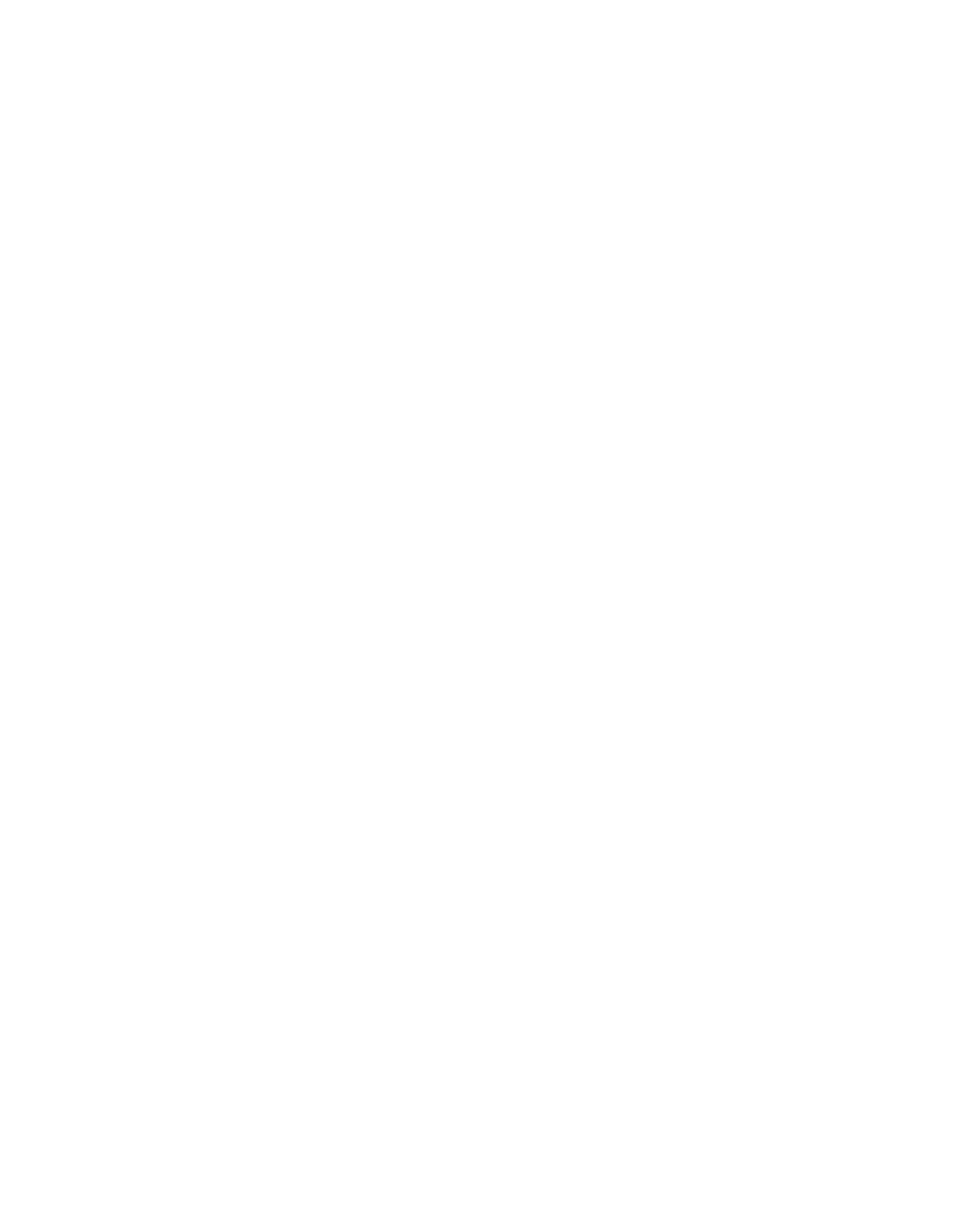

**Page**

- **GROSS DOMESTIC PRODUCT 01**
- **INFLATION**
- **INTERNATIONAL MERCHANDISE TRADE 08**
- **FISCAL**
- **PRIORITY SECTORS DEVELOPMENTS 13**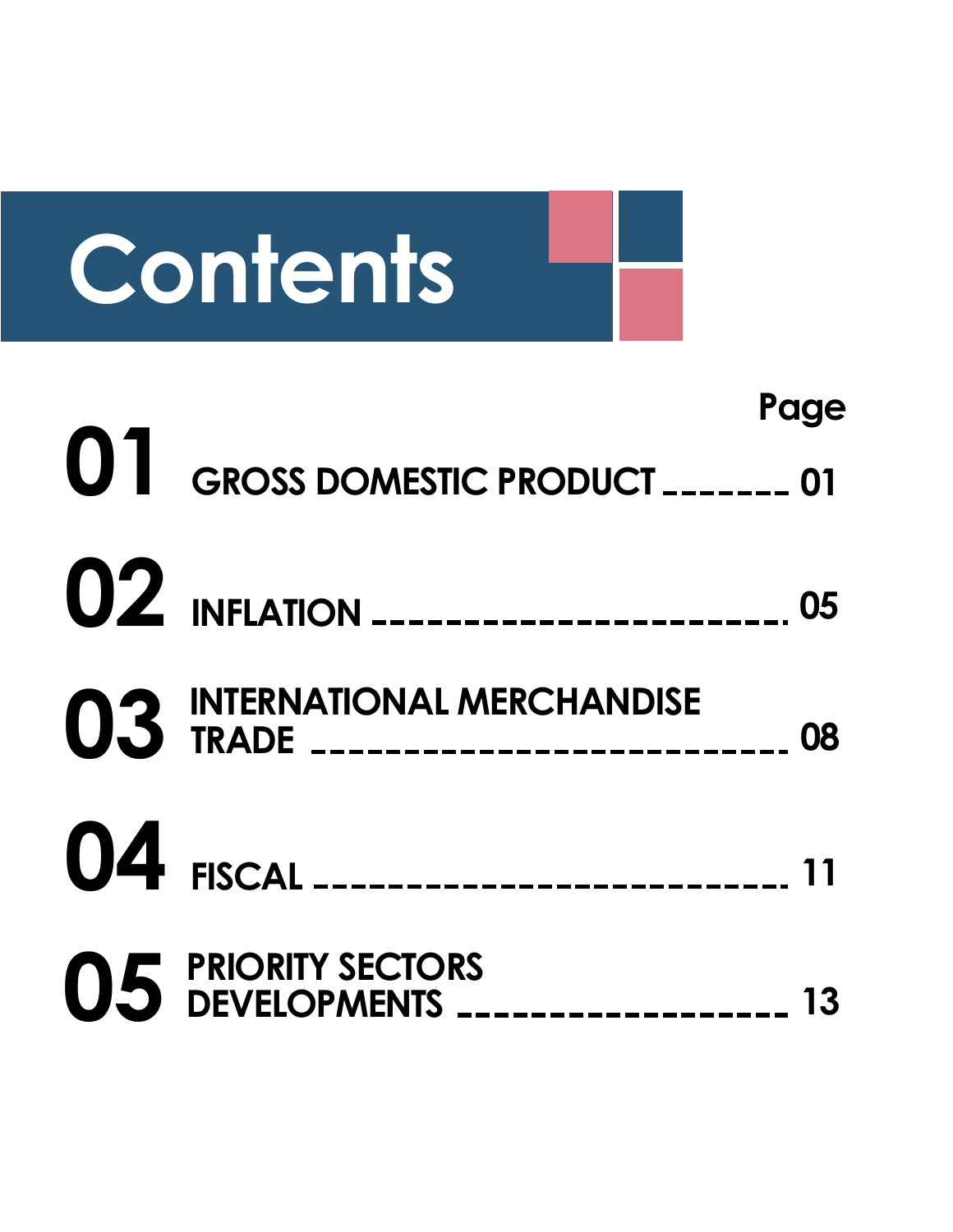# **-1.4% Q4 2021 Brunei Economy GDP fell by GDP Non-Oil & Gas 1.4% Oil & Gas -4.1% Prices 2.0% CPI rose by 2.2% Food Non-Food 2.2% Fiscal -105<sup>m</sup> Fiscal Deficit Revenue 1.38b 1.49b Expenditure Trade Trade Surplus Exports 4.25b 3.01b Imports 1.24b**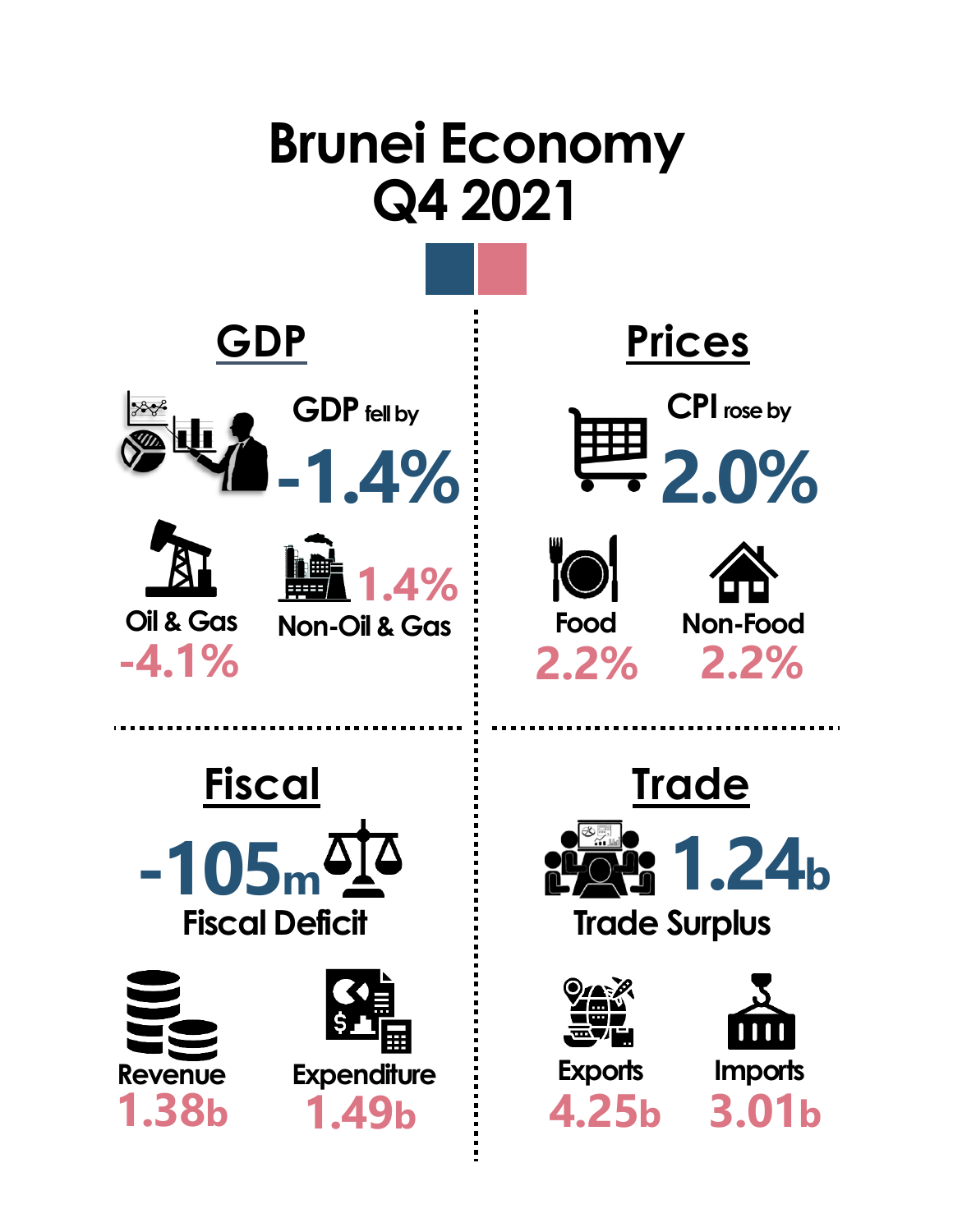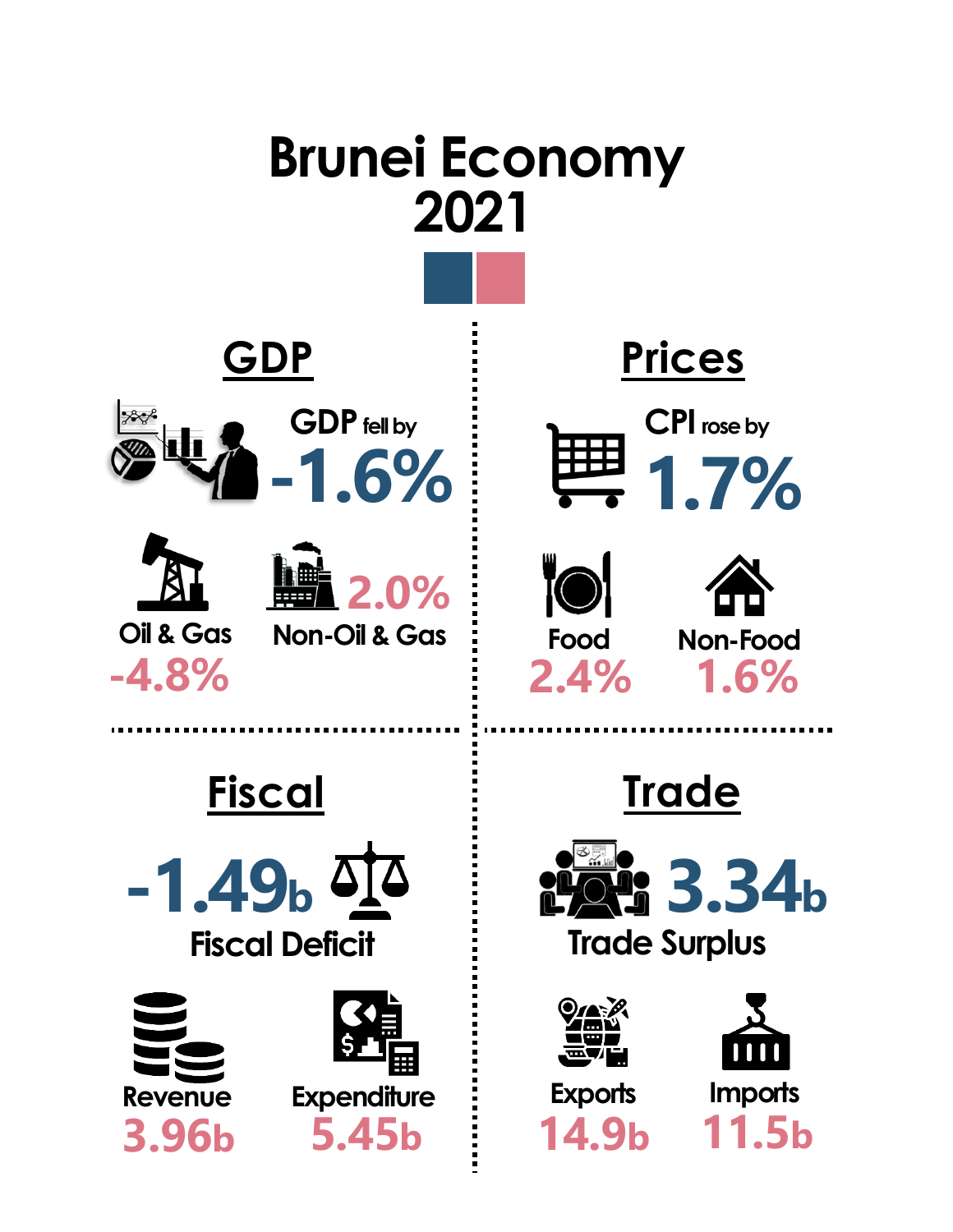# **Gross Domestic Product**

**Q4 & ANNUAL**

### **Overview**

In Q4 2021, Brunei Darussalam's economy recorded a negative growth of 1.4 per cent year-on-year (y-o-y). The decline was mainly due to a contraction in the Oil and Gas Sector by 4.1 per cent, though this was moderated by a sustained and improved turnout in the Non-Oil and Gas Sector, logging in a 1.4 per cent increase.

**2021**



#### **Exhibit 1 : GDP Growth (Q1 2020 – Q4 2021)**

Source: Department of Economic Planning and Statistics

### **Oil and Gas Performance**

The decline in the Oil and Gas Sector was due to lower production of crude oil, natural gas, and LNG.

#### **Table 1 : Oil and Gas Production (Q4 2020 & Q4 2021)**

|                    | Unit               | <i><b>04 2020</b></i> | <i><b>04 2021</b></i> |
|--------------------|--------------------|-----------------------|-----------------------|
| Crude Oil          | kkbl/day           | 105.0                 | 103.4                 |
| <b>Natural Gas</b> | Million $m^3$ /day | 32.5                  | 29.8                  |
| LNG                | MMBtu/day          | 901,071               | 774,076               |

Source: Energy Department, Prime Minister's Office

In particular, shutdown turnaround activities proved an undermining factor behind the lower production of crude oil and natural gas. Meanwhile, limited gas supply and maintenance activities at one of the LNG plant facilities led to the reduction in LNG production.

### **Non-Oil & Gas Performance**

Despite the country being hit by the second wave of COVID-19, the Non-Oil and Gas Sector continued its uptrend in growth. Other Manufacturing, Finance, Real Estate & Ownership of Dwellings, Air Transport and Fishery were among the subsectors that contributed to the positive development.

Growth in the Other Manufacturing Subsector stemmed from higher production of animal feed products as well as construction materials, particularly roofing.

The improvement in the Finance Subsector was mainly attributed to an increase in insurance activities in correspondence to higher life insurance take-ups.

This was followed by an increase in the Air Transport Subsector in line with an increase in the number of air passenger arrivals and departures as entry and exit restrictions were eased subject to the Prime Minister's Office's conditions.

Meanwhile, the Fishery Subsector grew on the back of higher production in both the capture and aquaculture industries. In particular, aquaculture activities gained from higher production of marine shrimp production, which was mainly exported.

Turning to the Business Services Subsector, the improvement was in line with the rise in oil and gas maintenance activities, which necessitated technical and professional services.

#### **Table 2 : Growth of Selected Non-Oil & Gas Sectors, Q4 2021**

|                                                                       | Growth (%) |
|-----------------------------------------------------------------------|------------|
| <b>Other Manufacturing</b>                                            | 35.9       |
| <b>Finance</b>                                                        | 4.7        |
| <b>Air Transport</b>                                                  | 83.6       |
| Fishery                                                               | 18.9       |
| <b>Business Services</b>                                              | 3.1        |
| <b>Manufacture of Other Petroleum and</b><br><b>Chemical Products</b> | (2.5)      |
| Construction                                                          | (8.9)      |
| <i><b>Wholesale and Retail Trade</b></i>                              | (4.2)      |
| Restaurants                                                           | (9.8)      |
| <b>Water Transport</b>                                                | (3.7)      |

Source: Department of Economic Planning and Statistics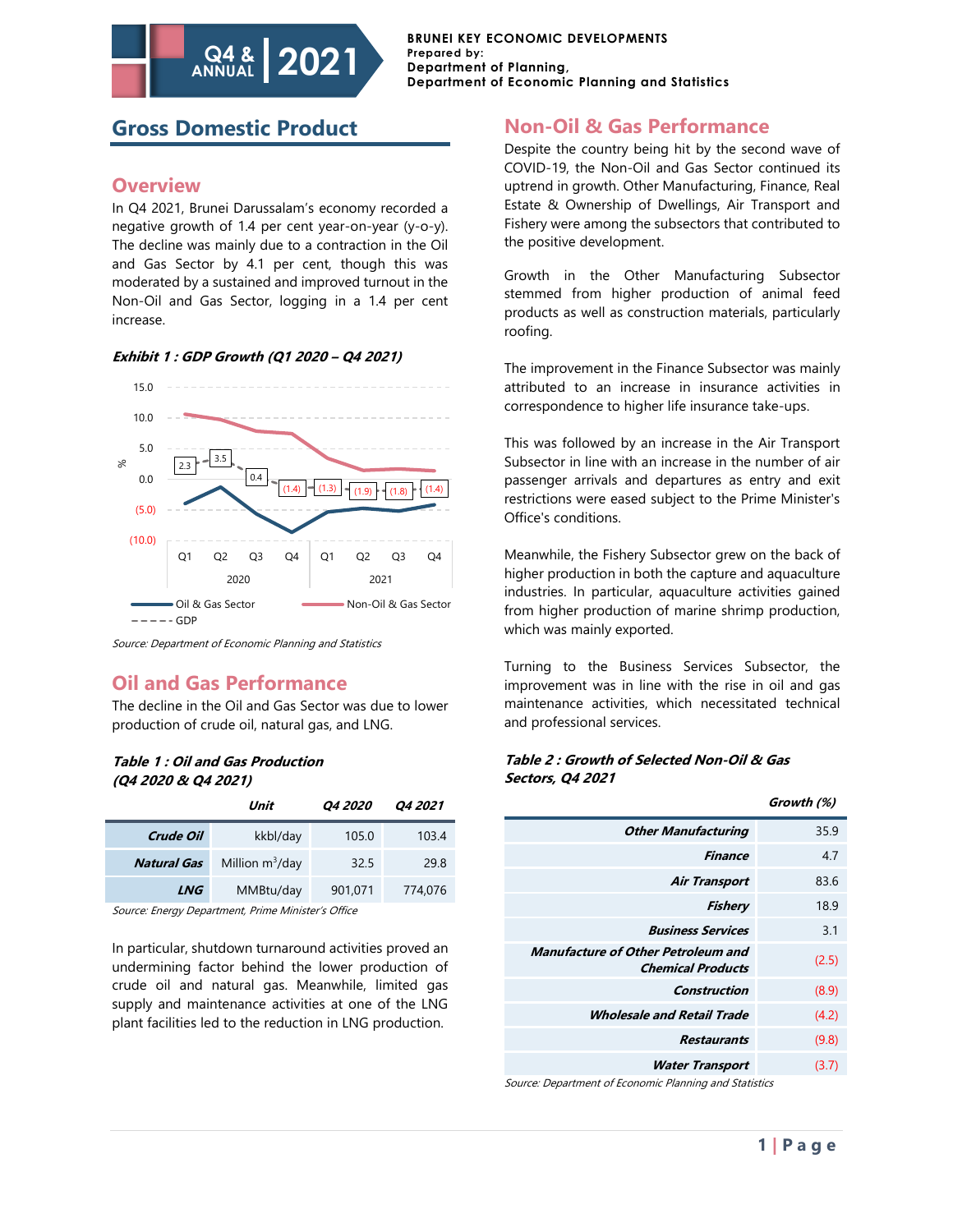

On the other hand, several subsectors registered negative growths as follows:

- Manufacture of Other Petroleum and Chemical Products declined due to lower methanol production, marred by unscheduled shutdown activities in November. Likewise, petroleum products from downstream oil and gas activities decreased marginally, disrupted in part by scheduled maintenance activities.
- The Construction Subsector's performance was restrained due in part to the temporary postponement of several construction projects in view of limited workforce following the outbreak of COVID-19. The decline was also in line with lower investment in both private and government construction.
- The Wholesale and Retail Trade Subsector's performance was impacted by a reduction in business operations due to limited workforce. This subsector's decline also corresponded to dwindling sales mainly seen in textiles, wearing apparel and footwear, petrol station, and furniture and household equipment.
- The Restaurants Subsector registered a downturn owing to a reduction in the number of customers dining in restaurants following the reinstatement of restrictions imposed by the Government to curb the spread of COVID-19.
- Meanwhile, the lacklustre performance of the Water Transport Subsector likely corroborated to a detraction in both production and export volume of LNG.

### **GDP by Expenditure**

By expenditure approach, the decline in GDP growth in Q4 2021 was primarily due to a 6.0 per cent decrease in domestic demand, weighed down by declines in Gross Fixed Capital Formation in both the government and the private sectors. However, this growth was moderated by a 17.2 per cent increase in exports of goods and services, primarily driven by mineral fuel exports. The Government Final Consumption Expenditure and the Household Final Consumption

Expenditure also recorded increases of 6.5 per cent and 1.2 per cent, respectively.

### **Table 3 : GDP by Expenditure, Q4 2020 & Q4 2021**

|                                                             | <i><b>04 2020</b></i><br><b>(BND</b><br>Million) | <b>Q4 2021</b><br>(BND<br>Million) | Growth<br>(%) |
|-------------------------------------------------------------|--------------------------------------------------|------------------------------------|---------------|
| <b>Domestic Demand</b>                                      | 3,928.3                                          | 3,691.1                            | (6.0)         |
| Government Final<br>Consumption<br><b>Expenditure</b>       | 1,140.9                                          | 1,215.0                            | 6.5           |
| <b>Household Final</b><br>Consumption<br><b>Expenditure</b> | 1,061.9                                          | 1.074.2                            | 1.2           |
| <b>Gross Fixed Capital</b><br>Formation                     | 1,725.4                                          | 1.401.9                            | (18.8)        |
| <b>External Demand</b>                                      | 3,452.6                                          | 4,047.7                            | 17.2          |
| <b>Exports</b>                                              | 3,452.6                                          | 4.047.7                            | 17.2          |
| GDP                                                         | 5.049.7                                          | 4.976.9                            | (1.4)         |

Source: Department of Economic Planning and Statistics

## **Overall Performance in 2021**

For the whole year of 2021, Brunei Darussalam's economy contracted by 1.6 per cent. This was due to the Oil and Gas Sector, which shrank by 4.8 per cent after four consecutive quarters of downturns. Nevertheless, the Non-Oil and Gas Sector notched a 2.0 per cent increase, extending its run of positive growth for the fifth successive year.

In particular, the Oil and Gas Sector declined on the back of slowdowns in the production of crude oil, natural gas, and liquefied natural gas (LNG).

#### **Table 4 : Oil and Gas Production (2020 & 2021)**

|                    | Unit               | 2020    | 2021    |
|--------------------|--------------------|---------|---------|
| Crude Oil          | kkbl/day           | 110.0   | 106.6   |
| <b>Natural Gas</b> | Million $m^3$ /day | 33.1    | 30.6    |
| <b>LNG</b>         | MMBtu/day          | 911,954 | 815,657 |

Source: Energy Department, Prime Minister's Office

Meanwhile, growth in the Non-Oil and Gas Sector emerged primarily from subsectors such as Wholesale and Retail Trade (4.3 per cent), Business Services (6.0 per cent), Fishery (27.1 per cent), Finance (1.6 per cent), Livestock and Poultry (19.3 per cent), Health Services (4.4 per cent), and Communication (3.5 per cent).

The Wholesale and Retail Trade Subsector gained from increasing retail sales particularly in the first two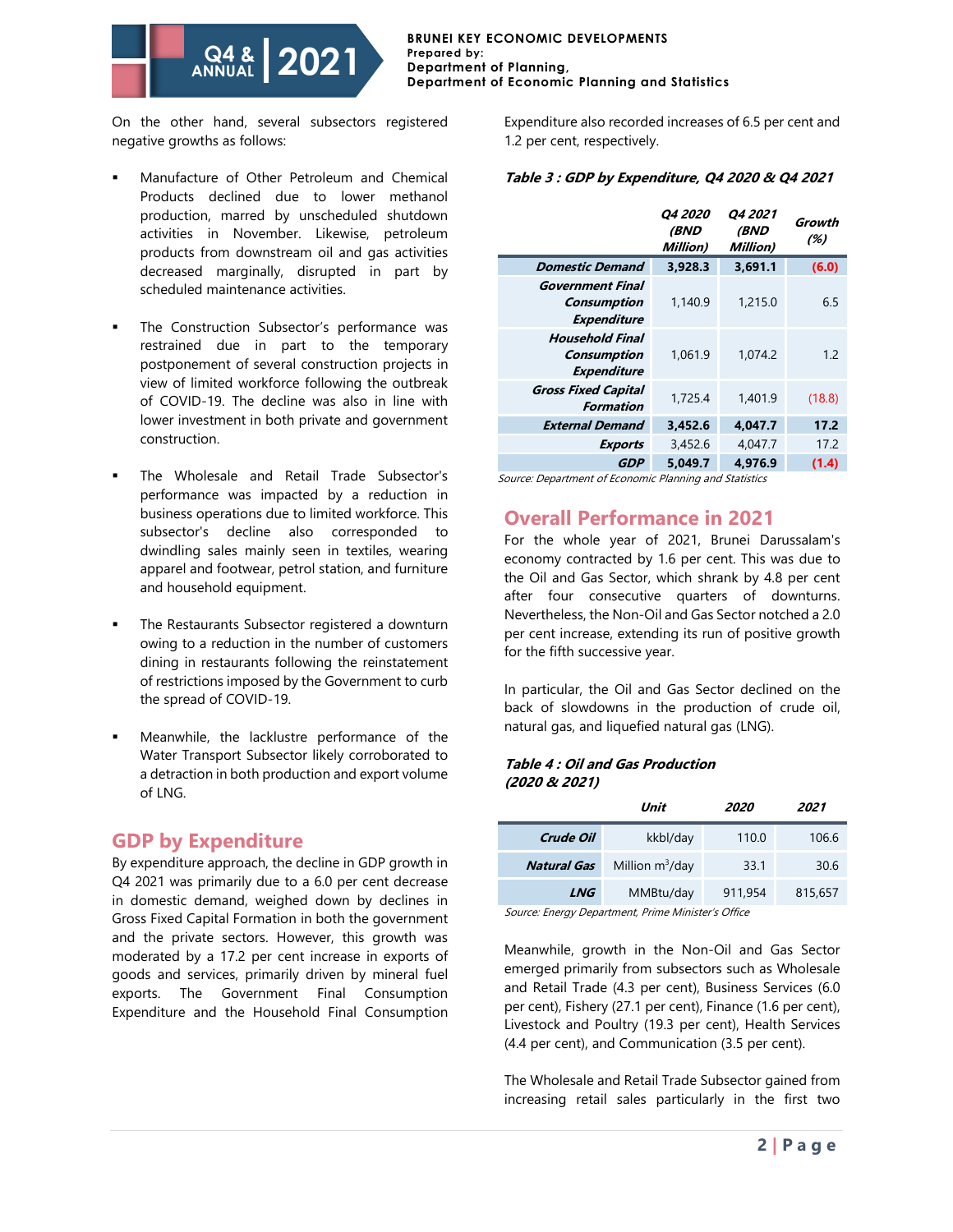#### **BRUNEI KEY ECONOMIC DEVELOPMENTS Prepared by: Department of Planning, Department of Economic Planning and Statistics**

quarters with items such as hardware, paints, and glass in specialised stores; watches and jewellery; and textiles, wearing apparel & footwear among the contributors.

The Business Services Subsector was strengthened by increased usage of technical and professional services in both the upstream and downstream oil and gas industries.

The Fishery Subsector expanded by 27.1 per cent thanks to increased production in both the capture and aquaculture industries. In particular, higher production in the capture industry was bolstered by increased output from small-scale fishermen. Meanwhile, the aquaculture industry benefitted from higher farm prawn production. As for the Livestock and Poultry Subsector, its growth stemmed from higher production of buffaloes, cattle and goats, as well as broiler chickens and chicken eggs.

The improvement in the Health Services Subsector was underpinned by increases in both government and private health services.

As for the Finance Subsector, its improvement was mainly attributed to an increase in insurance sector.

Elsewhere, the continued demand for communication services such as mobile data and the internet due to work-from-home and online-learning activities particularly during the second wave of COVID-19 pandemic led to improved growth of the Communication Subsector by 3.5 per cent.

By expenditure approach, the negative GDP growth in 2021 was primarily due to a 3.1 per cent decrease in domestic demand, particularly in Gross Fixed Capital Formation. However, this growth was moderated by a 9.4 per cent increase in Household Final Consumption Expenditure and a 2.5 per cent increase in Government Final Consumption Expenditure. External demand (exports of goods and services), on the other hand, increased by 8.8 per cent.

# **Global Economic Developments**

According to the OECD, most countries experienced robust growth in Q4 2021 such as the United Kingdom, whose GDP growth increased by 6.6 per cent. Meanwhile, China reined in a 4.0 per cent growth in Q4 2021, albeit decelerating from the preceding years, as its economy faced multiple headwinds, including domestic COVID-19 outbreaks.

Most ASEAN countries experienced favourable growth. As such, Malaysia's GDP increased by 3.6 per cent due to increases in the manufacturing, services, and agriculture sectors. The manufacturing sector grew by 9.1 per cent owing to increased production of electrical, electronic & optical items; petroleum, chemical, rubber, & plastic product; and non-metallic mineral products. The Services sector increased by 3.2 per cent due to improvements in information & communication, transportation & storage, finance & insurance, and wholesale and retail trade. The agriculture sector recovered by 2.8 per cent, boosted by a 4.8 per cent increase in oil palm production and other agriculture activities.

Meanwhile, the Singapore economy grew by 6.1 per cent, anchored by improvements in subsectors such as manufacturing (15.5 per cent), construction (2.9 per cent), wholesale trade (3.3 per cent), retail trade (4.3 per cent), transportation & storage (7.5 per cent), information & communications (11.2 per cent) and finance & insurance (5.6 per cent).

### **Exhibit 2 : GDP Growth of Selected Countries (Q4 2021)**



Source: Organisation for Economic Co-operation and Development (OECD), Department of Statistics Malaysia, Ministry of Trade & Industry **Singapore** 

# **Brunei Darussalam Economic Outlook 2022**

Brunei Darussalam's initial Gross Domestic Product (GDP) growth forecast for the year 2022 is in the range of 0.4 per cent to 0.8 per cent. The Non-Oil and Gas Sector is expected to be the primary driver of this growth forecast, in the range of 6.3 per cent to 7.0 per cent. In contrast, the Oil and Gas Sector is anticipated to decline by 5.2 per cent.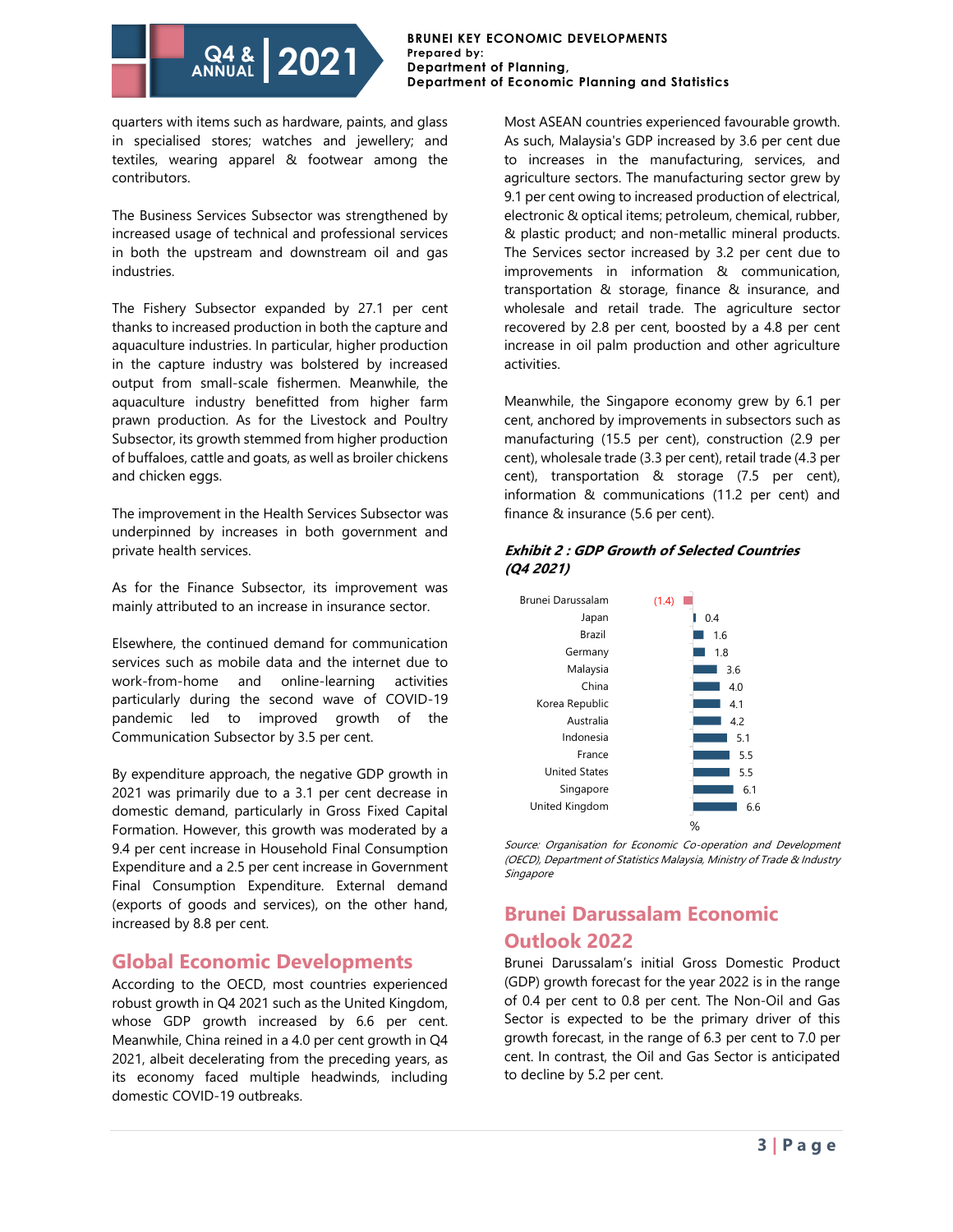#### **BRUNEI KEY ECONOMIC DEVELOPMENTS Prepared by: Department of Planning, Department of Economic Planning and Statistics**

The expected positive growth of the Non-Oil and Gas Sector is primarily due to Brunei Fertilizer Industries' production of new chemical products known as granular urea fertilizer.

The positive outlook is also supported by an increase in the subsectors such as manufacturing of food and beverages, wholesale and retail trade, construction electricity & water and communication.

The Manufacture of Food and Beverage Subsector is expected to grow in tandem with the increase in fish processing to meet local and international demand.

Meanwhile, the Wholesale and Retail Trade Subsector is expected to grow backed by increased domestic demand due to the Government's announcement of the endemic phase, which may increase the sales of businesses as they return to normal operating hours. Tourist demand is also expected to drive growth, as foreigners who have been fully vaccinated and received a vaccine booster shot are permitted to visit the country.

The Construction Subsector is projected to expand as more projects are expected to be implemented at the end of the eleventh national development plan.

As for the Electricity and Water Subsector, it is expected to grow in correspondence to the anticipated growth in construction activities.

The Agriculture, Forestry and Fishery Sector is expected to grow primarily supported by an increase in the Livestock and Poultry Subsector in response to increased domestic demand for beef and buffalo meat, lamb meat, broilers, and eggs. Furthermore, there will be a growing demand for input materials from local manufacturing companies to support the food manufacturing industry.

Adapting to the new normal, technology has become more crucial in our daily lives, resulting in the rise in demand for communication services. This trend is expected to continue, hence supporting the Communication Subsector's growth in 2022. Furthermore, 5G services are projected to be available by mid-2022.

On the other hand, some subsectors are expected to experience subdued growth such as the Manufacturing of Petroleum and Chemical Products, Land Transport, Water Transport, Finance, and Other Private Services. According to the Business Expectation Survey (BES)<sup>1</sup>, some businesses are expected to face several challenges this year, including labor constraints, raw material limitations, and shipment delays.

Meanwhile, the Oil and Gas Sector is expected to decline in view of lower crude oil and LNG production.

# **Global Economic Outlook 2022**

The recent Ukraine-Russia conflict has sent shockwaves throughout the world economy just as it appeared to be shaking off the impact of the highly infectious omicron variant. The International Monetary Fund (IMF) in its latest forecast revision, has remarked a darkening outlook of the global economy for 2022 by slashing its forecast to 3.6 per cent, a steep fall-off from the initial projection of 6.1 per cent last year.

Ukraine's economy, in particular, is set to record double-digit losses in growth as the war severely constrains the country's imports and exports. Russia's economy, on the other hand is also expected to contract, bearing the brunt of tight sanctions including European countries' decisions to restrict energy imports.

Despite not being directly exposed to the conflict, Asia-Pacific countries including Brunei Darussalam are expected to be adversely affected given the region's relatively high levels of dependence on energy and agricultural commodity imports. As such, the economic costs of war are expected to extend further via commodities markets, international trade, and financial interconnections.

### **Table 5 : Growth Outlook of Selected Countries in 2022 (%)**

|                | Actual 2021 | Outlook 2022 |
|----------------|-------------|--------------|
| China          | 8.1         | 4.4          |
| US             | 5.7         | 3.7          |
| Russia         | 4.7         | (8.5)        |
| <b>Ukraine</b> | 3.4         | (35.5)       |
| Singapore      | 7.6         | $3.0 - 5.0$  |

Source: International Monetary Fund

<sup>&</sup>lt;sup>1</sup> The Business Expected Survey is conducted annually by the Department of Economic Planning and Statistics. The survey gathers the expectations of the

private sector and their respective businesses, according to the type of economic activity.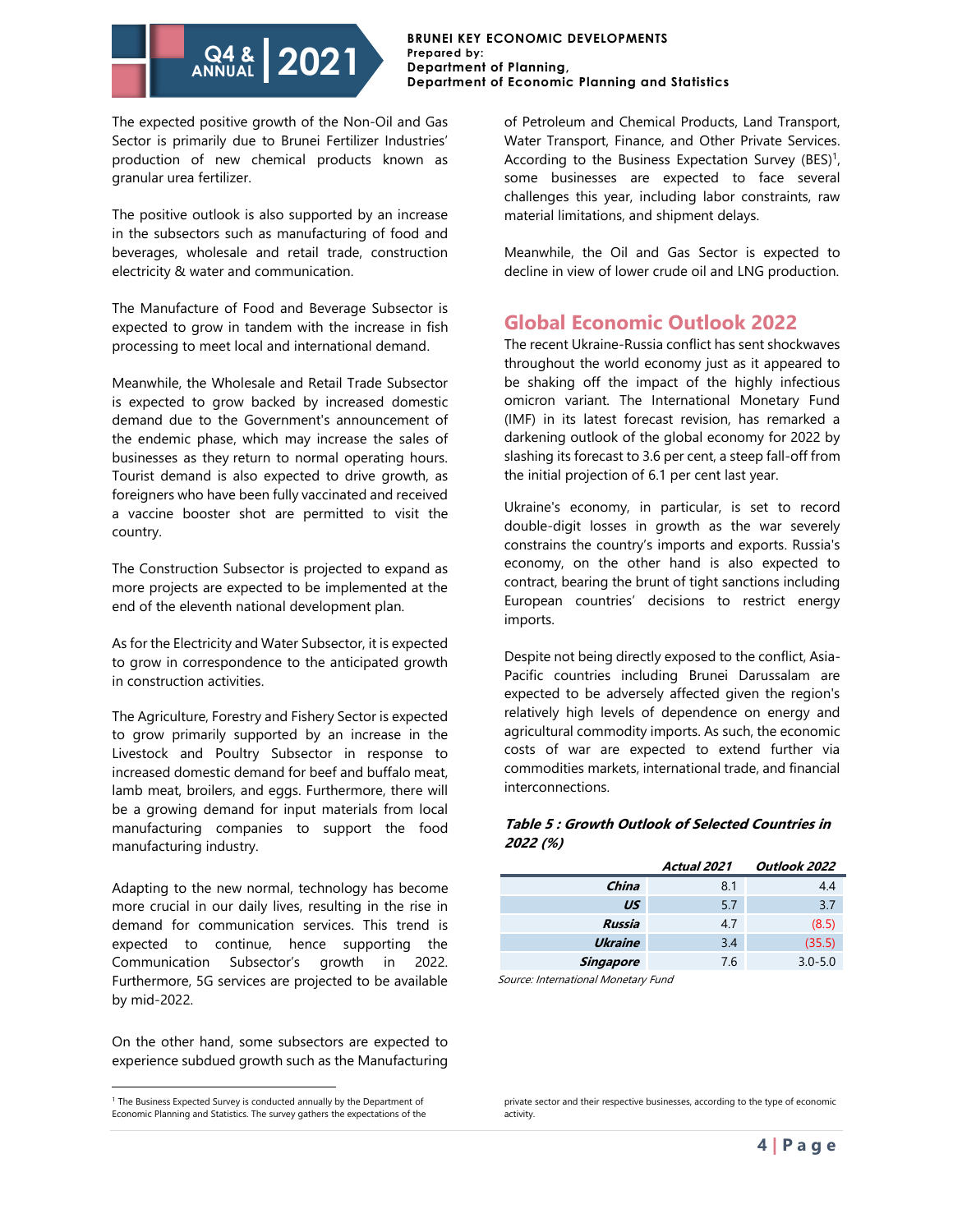# **Inflation**

### **Overview**

The Consumer Price Index (CPI) rate for Q4 2021 increased to 2.0 per cent y-o-y compared to Q4 2020 – the highest rate recorded for all quarters in 2021. Both the Food Index and Non-Food Index increased by 2.2 per cent.

**2021**

#### **Exhibit 3 : Quarterly Consumer Price Index (% Growth y-o-y), Q1 2020 - Q4 2021**

**Q4 & ANNUAL**



Source: Department of Economic Planning and Statistics

# **Quarterly Inflation - Q4 2021**

In Q4 2021, the increase in the Food Index was attributed to the following selected food items:

- Beef and Buffalo Meat, which increased by 16.3 per cent (mainly fresh beef) and chicken meat by 4.8 per cent (mainly whole chicken and chicken wings);
- Cooking Oils by 28.4 per cent driven by both Malaysian and Indonesian brands of vegetable oil, followed by palm oil; and
- Vegetables by 5.9 per cent especially fresh leafyand fruit-types. Prices of leafy type vegetables rose by 8.4 per cent driven by round cabbage, sawi hijau/manis and broccoli while that of fruit type (chillies and tomatoes) rose by 6.4 per cent.

Meanwhile, the increase in the Non-Food Index in Q4 2021 was attributed to several sub-indices:

- Clothing and Footwear increased by 9.5 per cent, particularly due to clothing material (cotton and crepe/polyester) and garments (women's); and
- Transport, which increased by 5.4 per cent, mainly driven by motor car prices, and air fares (for essential travel).

# **Annual Inflation – 2021**

CPI in 2021 rose by 1.7 per cent compared to 2020 as both the Food Index and Non-Food Index picked up by 2.4 per cent and 1.6 per cent respectively. Nevertheless, the inflation in 2021 is stable, increasing less steeply compared to 2020.

### **Table 6 : Overall, Food and Non-Food CPI, 2020 - 2021**

|                      | 2020 | 2021 |
|----------------------|------|------|
| <b>Overall Index</b> | 19   | 17   |
| Food                 | 2.5  | 24   |
| <b>Non-Food</b>      | 1.8  | 1.6  |

Source: Department of Economic Planning and Statistics

**Exhibit 4 : Annual Consumer Price Index (% Growth y-o-y), 2020 - 2021**



Source: Department of Economic Planning and Statistics

The increase in the Food Index in 2021 was mainly contributed by the following selected food items:

Meat by 8.7 per cent, driven by beef and buffalo and chicken. In 2021, 79.7 per cent of Brunei Darussalam's fresh beef is sourced from Australia<sup>2</sup>.

Australia's beef export volume to all markets for the full 2021 calendar year reached 887,679 tonnes, down by 15 per cent from a declining period in the previous year<sup>3</sup>. Weather conditions

<sup>&</sup>lt;sup>2</sup> Department of Economic Planning and Statistics. International Merchandise Trade Statistics.

<sup>&</sup>lt;sup>3</sup> Australian beef exports end 2021 year at 36-year low (January 11, 2022). The Beef Central.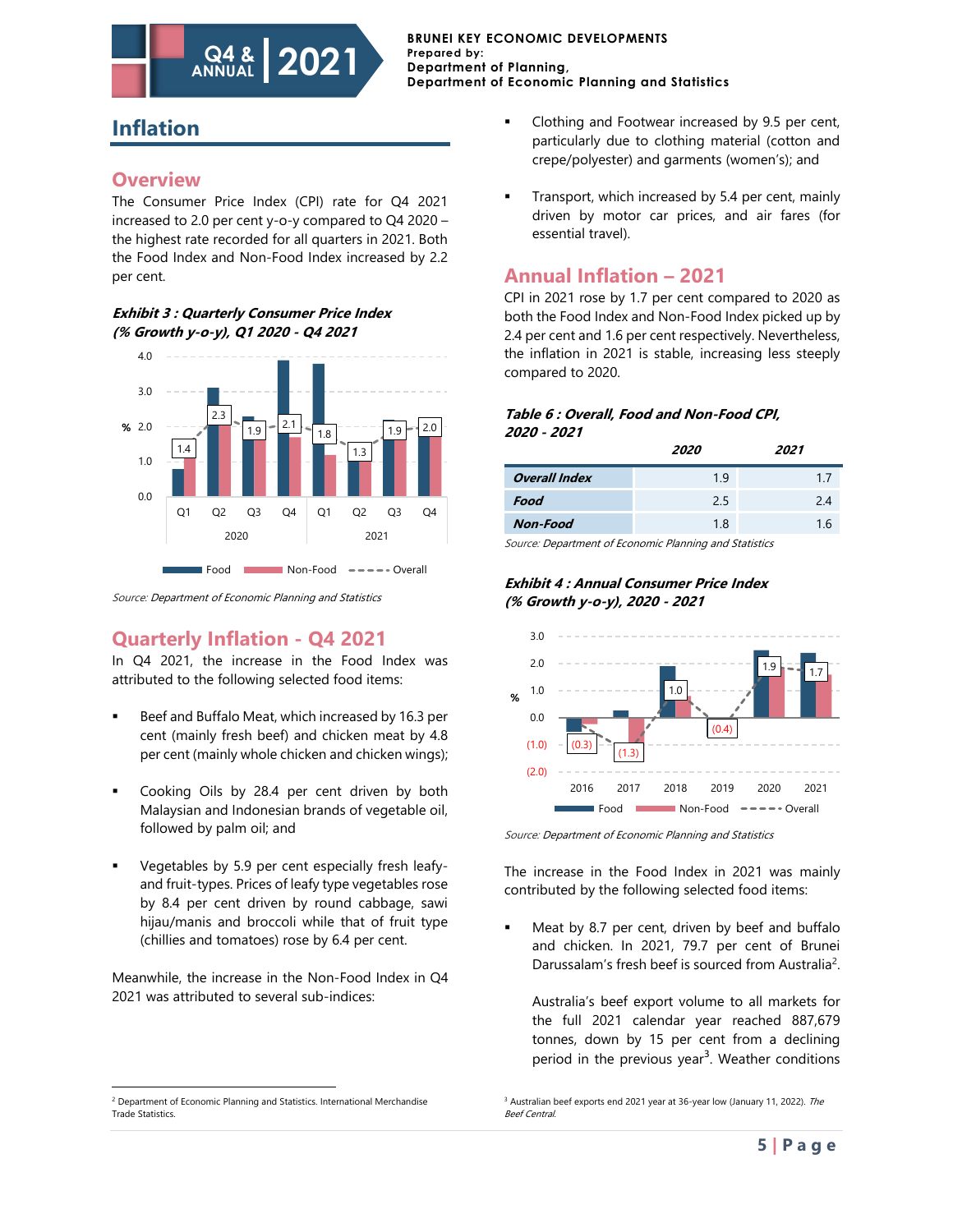#### **BRUNEI KEY ECONOMIC DEVELOPMENTS Prepared by: Department of Planning, Department of Economic Planning and Statistics**

encouraged beef producers to hold cattle for rebuilding purposes and this may have led to an increase in Bruneian prices due to limited supply.

Unlike beef, Brunei Darussalam sources its fresh chicken mainly from local suppliers and rising retail prices may be attributed to higher production costs i.e. prices of corn and soybean which are main ingredients in poultry feed whose combination has the highest nutritional value for breeding chickens in the shortest amount of time<sup>4</sup>. Corn and soybean prices peaked in May this year due to adverse weather conditions in the United States and Brazil. This has had a knock-on effect of discouraging farmers from breeding as many chickens as before. COVID-related rise in manpower and transportation costs also contributed to the hike;

#### **Exhibit 5 : Global Price of Corn and Soybean, 2020 -2021**



Source: Macrotrends

Vegetables by 7.4 per cent, mainly driven by fresh fruit type (chillies) and fresh leafy type (round and long cabbage). Fresh root type increased more gradually (1.7 per cent) while potato prices remained stable.

Although local vegetable production decreased by 12.0 per cent in 2021, value showed little change (-0.3 per cent). Considering Brunei Darussalam imports 70.2 per cent of its fresh vegetables from Peninsular Malaysia, inflation may be traced to the vegetable price hike in Malaysia which was due to weather conditions, manpower shortages as well as rising costs.<sup>5</sup>

5 Price hike of vegetables in Malaysia due to weather, labour shortage and production costs, say farmers, (November 2021), Channel News Asia

Heavy rains occurred in several states throughout December 2021 which directly affected supply. Malaysia's monsoon season typically falls between May to September and November to March, therefore leading to increasing prices for selected vegetables e.g. tomatoes and broccoli<sup>6</sup>. Farmers are also facing rising production costs (fertilisers and farming implements) due to disruptions in the global supply chain<sup>7</sup>; and

Oil and Fats rose by 12.3 per cent mainly due to vegetable oil (26.6 per cent) and palm oil (26.5 per cent) from Indonesia and Malaysia.

The production of crude palm oil (CPO) in 2021 was 6 per cent higher than in 2020, however Indonesia still reported limited supply due to weather, limited fertilizer and manpower shortage. It also exhibited fluctuating trends in monthly export volumes, due to COVID-19 and import regulations, indicating decreased palm oil demand<sup>8</sup>.

Malaysia's CPO prices have risen since mid-December due to heavy rains and flooding. Prices over the next couple of months will be driven by demand from the Middle East and due to Ramadhan.

| Table 7 : Monthly Palm Oil Trade Statistics: 2021 |                                 |                     |                            |                                      |               |
|---------------------------------------------------|---------------------------------|---------------------|----------------------------|--------------------------------------|---------------|
| <b>Product</b>                                    | Unit                            | Jan-<br>Dec<br>2021 | Jan-<br><b>Dec</b><br>2020 | Change<br>(MT/RM<br><b>Million</b> ) | Change<br>(%) |
| ---                                               | <b>Million</b><br><b>Tonnes</b> | 4.56                | 444                        | 0.1                                  | 2.45          |

#### **Table 7 : Monthly Palm Oil Trade Statistics: 2021**

Source: Malaysian Palm Oil Council (MPOC)

**RM** 

Meanwhile, the increase in the Non-Food Index by 1.6 per cent in 2021 y-o-y was mainly attributed to the following sub-indices:

**Mill** 20,284 12,182 8,102 66.51

Transport contributed 70.0 per cent to inflation and increased by 6.6 per cent. This was mainly driven by motor car prices, especially motor car (saloon car) following upgrades in the specification of selected car models and to a lesser extent essential air travel fares to cover operational costs from limited scheduled flights; and

**CPO**

<sup>4</sup> [Chicken](https://tnp.straitstimes.com/news/singapore/chicken-prices-may-rise-amid-growing-feed-prices-malaysia) prices may rise amid growing feed prices in Malaysia (September 06, 2021). The New Paper.

<sup>&</sup>lt;sup>6</sup> The Edge Markets.

<sup>&</sup>lt;sup>7</sup> Mothership Singapore.

<sup>8</sup> Indonesian Palm Oil Association.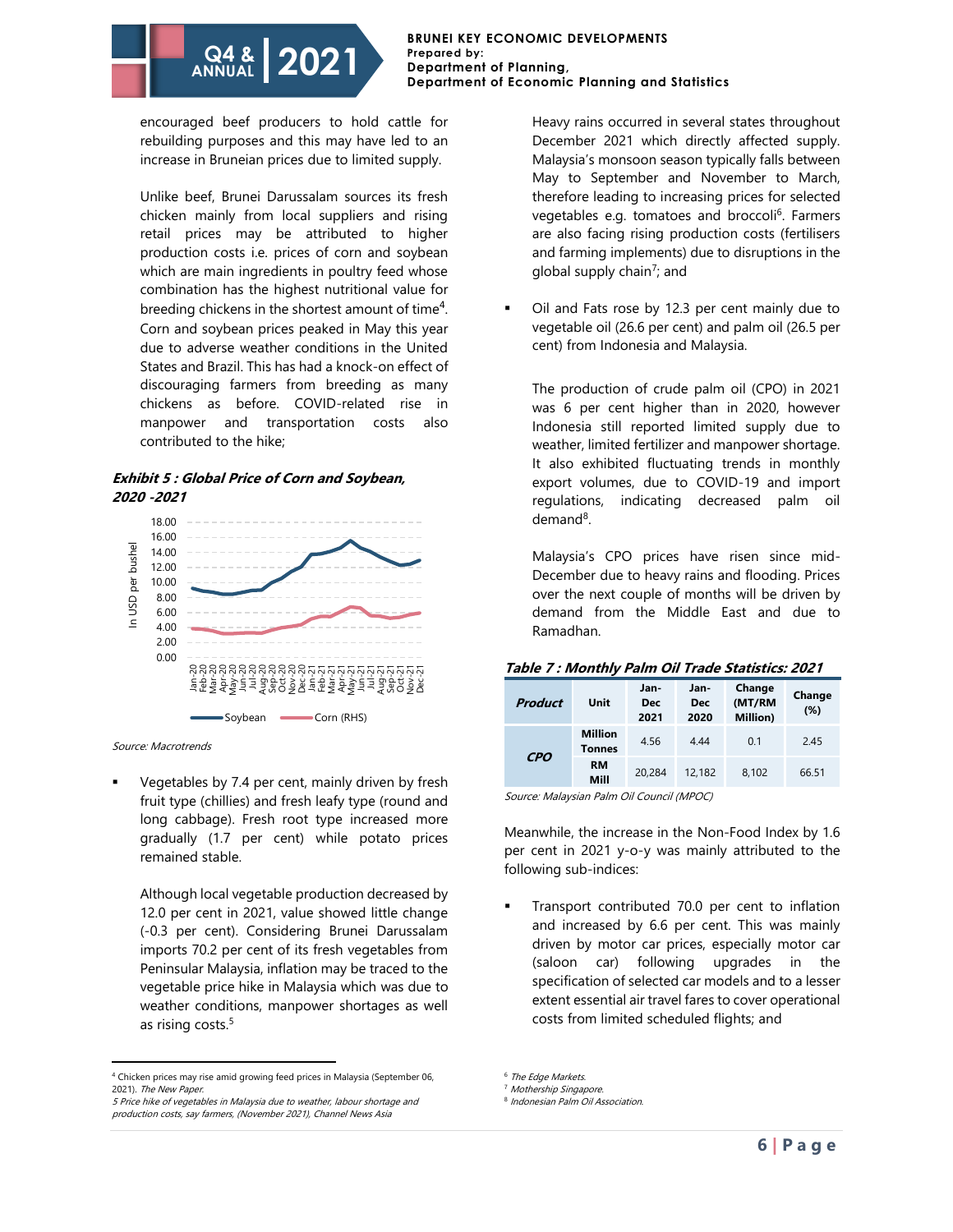

Restaurants and Hotels was the fourth contributor to inflation (4.5 per cent) after Food and Non-Alcoholic Beverages (26.7 per cent). This Index registered a gradual increase of 0.7 per cent maintained by service costs in contract catering and restaurant and café menu prices.

### **Price Mitigation Measures**

In mitigating inflation, Brunei Darussalam could explore solutions such as diversifying sources of chicken feed, addressing the gaps of the food value chain and increase local production in the short run. Other than that, other countries' experience in addressing the situation also offer viable solutions such as the following:

#### **Table 8 : Price Mitigation Measures of Selected Trading Partners**

| Malaysia  | Implementing the 'Skim<br>Harga<br>Maksimum Keluarga Malaysia' from<br>December 7 <sup>th</sup> to 31 <sup>st</sup> to ease inflation;<br>Domestic Trade and Consumers Affairs<br>Ministry's enforcement section<br>has<br>conducted investigations to check on<br>the entire vegetable supply chain from<br>the importers to the wholesalers to the<br>traders (in Penang) to get to the root<br>cause for the price increase for e.g. |
|-----------|-----------------------------------------------------------------------------------------------------------------------------------------------------------------------------------------------------------------------------------------------------------------------------------------------------------------------------------------------------------------------------------------------------------------------------------------|
|           | exploitation by middlemen;<br>Improving warning<br>systems<br>using<br>sufficient information to make good<br>predictions; and<br>Climate<br>change and sustainable<br>٠                                                                                                                                                                                                                                                                |
|           | policies.                                                                                                                                                                                                                                                                                                                                                                                                                               |
| Singapore | Importing more frozen<br>chickens<br>to<br>provide more choices to consumers;                                                                                                                                                                                                                                                                                                                                                           |
|           | Importers having alternative sources<br>■<br>like Thailand, Indonesia and Viet Nam,<br>importing food from more than 170<br>countries/regions;                                                                                                                                                                                                                                                                                          |
|           | The<br>Singapore Food<br>Agency<br>٠<br>monitoring situation closely<br>and<br>working with importers to ensure<br>sufficient food source and supply; and                                                                                                                                                                                                                                                                               |

Singapore's FairPrice supermarket chain progressively adjusting vegetable prices since early November 2021.

Source: The Malaysian Reserve; Malay Mail and The Singapore Food Agency.

## **Global Developments**

A blockage of the Suez Canal in March has led to worldwide backlogs and surge in shipping costs<sup>9</sup>. The subsequent COVID-19 lockdowns have kept prices growing at high rates from demand for goods from consumers while ports struggle with COVID-19 related labour shortages.

In late October, ship movement in Los Angeles/Long Beach, one of the world's biggest container ports, took more time than pre-pandemic. Logjams in early November comprise 11 per cent of the world's loaded container, down from August but 7 per cent above prepandemic levels<sup>10</sup>.

However, ocean freight rates are showing signs of plateau nearing the end of 2021, especially after Christmas shipping period in November and December. Yet, global and Brunei's food price indices continue to rise due to supply-driven pressures<sup>11</sup>.

Freight rates are expected to pick up again due to restocking of inventories and increasing demand. As such, high freight rates could boost global import prices by 11 per cent and consumer prices by 1.5 per cent today through to 2023<sup>12</sup>.

### **Exhibit 6 : Global Food Commodity Price Index and Global Container Freight Price (Q1 2020 - Q4 2021)**



Source: Food and Agriculture Organization; Freightos Baltic Index

<sup>&</sup>lt;sup>9</sup> Shipping costs: Another danger for inflation-watchers to navigate (December 11, 2021). The Economic Times.

<sup>&</sup>lt;sup>10</sup> The Economic Times.

<sup>&</sup>lt;sup>11</sup> Shipping lines have reached the peak of their pricing power (November 21, 2021). Quartz.

<sup>&</sup>lt;sup>12</sup> United Nations.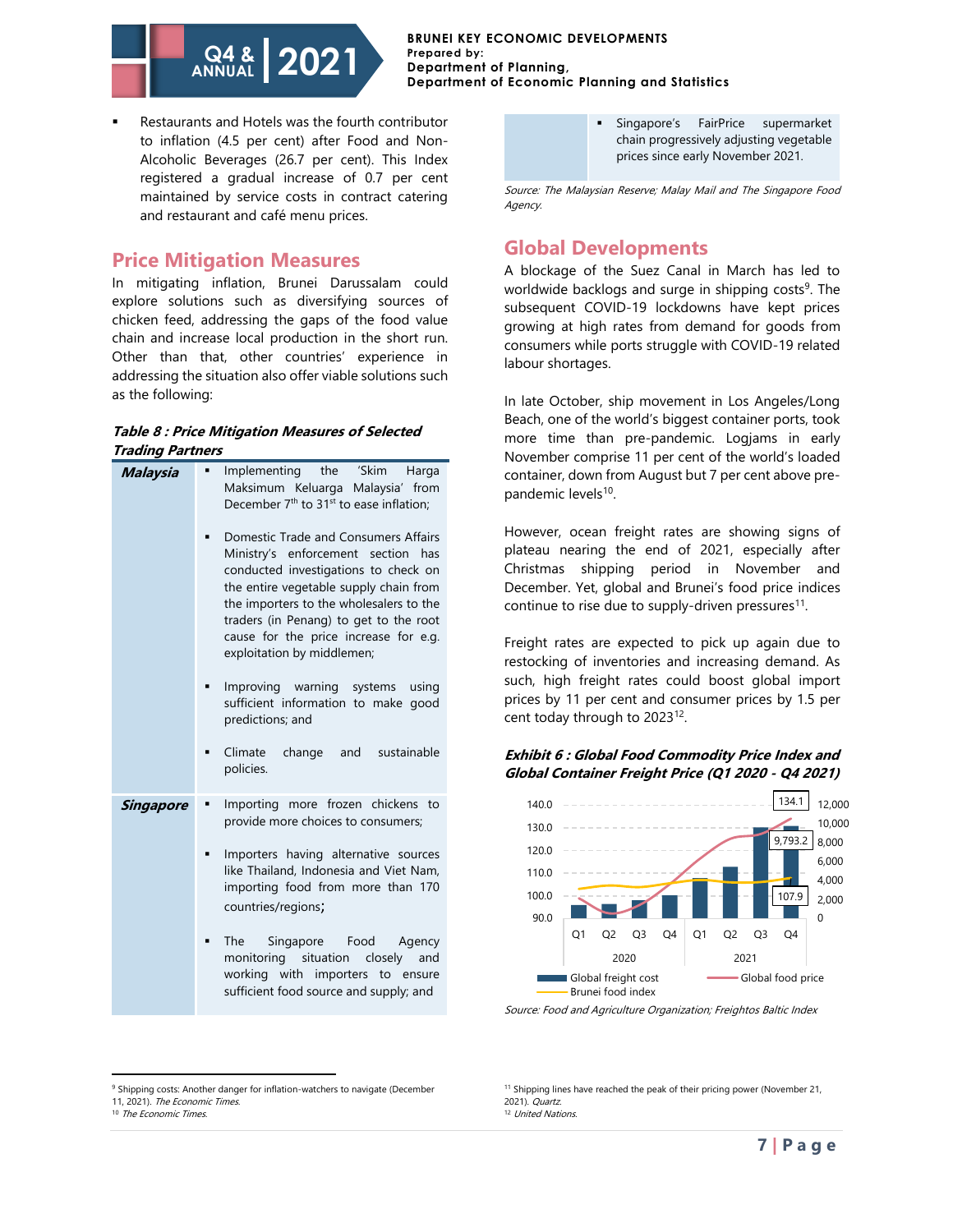# **International Merchandise Trade**

**Q4 & ANNUAL**

**2021**

## **Overview**

Total merchandise trade in Q4 2021 recorded its highest quarterly value of BND7.26 billion, narrowly surpassing the second quarter's previous high due to strong exports. Total exports grew substantially by 125.7 per cent y-o-y following strong performance from the downstream petrochemical industry, while total imports increased by 27.1 per cent. Overall, trade balance remained at a surplus amounting to BND1,244 million.

On the other hand, total trade expressed as a percentage of GDP, came in at 138.8 per cent in Q4 2021, higher than the 104.5 per cent recorded in the same period last year. This implies that international merchandise trade had played a more influential role in driving economic growth in this quarter.

For the full calendar year of 2021, total trade increased by 60.1 per cent compared to the prior year. This was attributed to an increase in total exports by 62.8 per cent paired with an increase in imports by 57.0 per cent.

### **Exhibit 7 : Trade Statistics (Q1 2020 – Q4 2021)**



Source: Ministry of Finance and Economy

# **Export Development**

In Q4 2021, Brunei Darussalam's total exports is valued at BND4,252.3 million, representing a 125.7 per cent increase from Q4 2020 and a record high since 2013. In particular, quarterly exports have trended upwards since Q4 2020, recovering from the previous year when oil prices plunged.

Oil and gas commodities accounted for 44.6 per cent of exports in this quarter while non-oil and gas exports accounted for 55.4 per cent.

### **Table 9 : Exports (Q4 2020 & Q4 2021)**

|                         | <i><b>Q4 2020</b></i><br><i><b>(BND</b></i><br>Million) | <i><b>04 2021</b></i><br>(BND<br>Million) | Change<br>(BND<br>Million) |
|-------------------------|---------------------------------------------------------|-------------------------------------------|----------------------------|
| <b>Domestic Exports</b> | 1.843.1                                                 | 4,163.6                                   | 2,320.5                    |
| <b>Re-Exports</b>       | 41.1                                                    | 88.7                                      | 47.6                       |
| <b>Total Exports</b>    | 1.884.2                                                 | 4.252.3                                   | 2.368.1                    |

Source: Ministry of Finance and Economy

In terms of major exports, export volume of LNG and Methanol remained lower while export volume of crude oil went up from the same period last year. The total value for all the three (3) major exports however, are significantly higher from the year before, mainly due to significant recovery in the prices for each commodity during which global trade activity had been severely hampered by the COVID-19 pandemic.

### **Table 10 : Major Exports (Q4 2020 & Q4 2021)**

|                 | <i><b>04 2020</b></i><br><i>(BND</i><br>Million) | <i><b>04 2021</b></i><br><i><b>(BND</b></i><br>Million) | Change<br><i>(BND</i><br>Million) |
|-----------------|--------------------------------------------------|---------------------------------------------------------|-----------------------------------|
| Crude Oil       | 346.7                                            | 838.0                                                   | 491.3                             |
| <b>LNG</b>      | 609.3                                            | 1.060.6                                                 | 451.4                             |
| <b>Methanol</b> | 67.4                                             | 76.0                                                    | 8.6                               |
| Total           | 1.023.3                                          | 1.974.6                                                 | 951.3                             |

Source: Energy Department, Prime Minister's Office

Note: Crude Oil, LNG and Methanol were the only major exports (making up more than 90% of the country's total export on average (2012-2019)) prior to the operation of the new petrochemical industry in November 2019.

### **Table 11 : Prices of Major Export Commodities (Q4 2020 & Q4 2021)**

|                          | <i><b>04 2020</b></i> | <i><b>04 2021</b></i> |
|--------------------------|-----------------------|-----------------------|
| Crude Oil (USD/barrel)   | 43.24                 | 82.03                 |
| <b>LNG (USD/MMBtu)</b>   | 6.17                  | 11.27                 |
| <b>Methanol (USD/MT)</b> | 235.83                | 408.88                |
|                          |                       |                       |

Source: Energy Department, Prime Minister's Office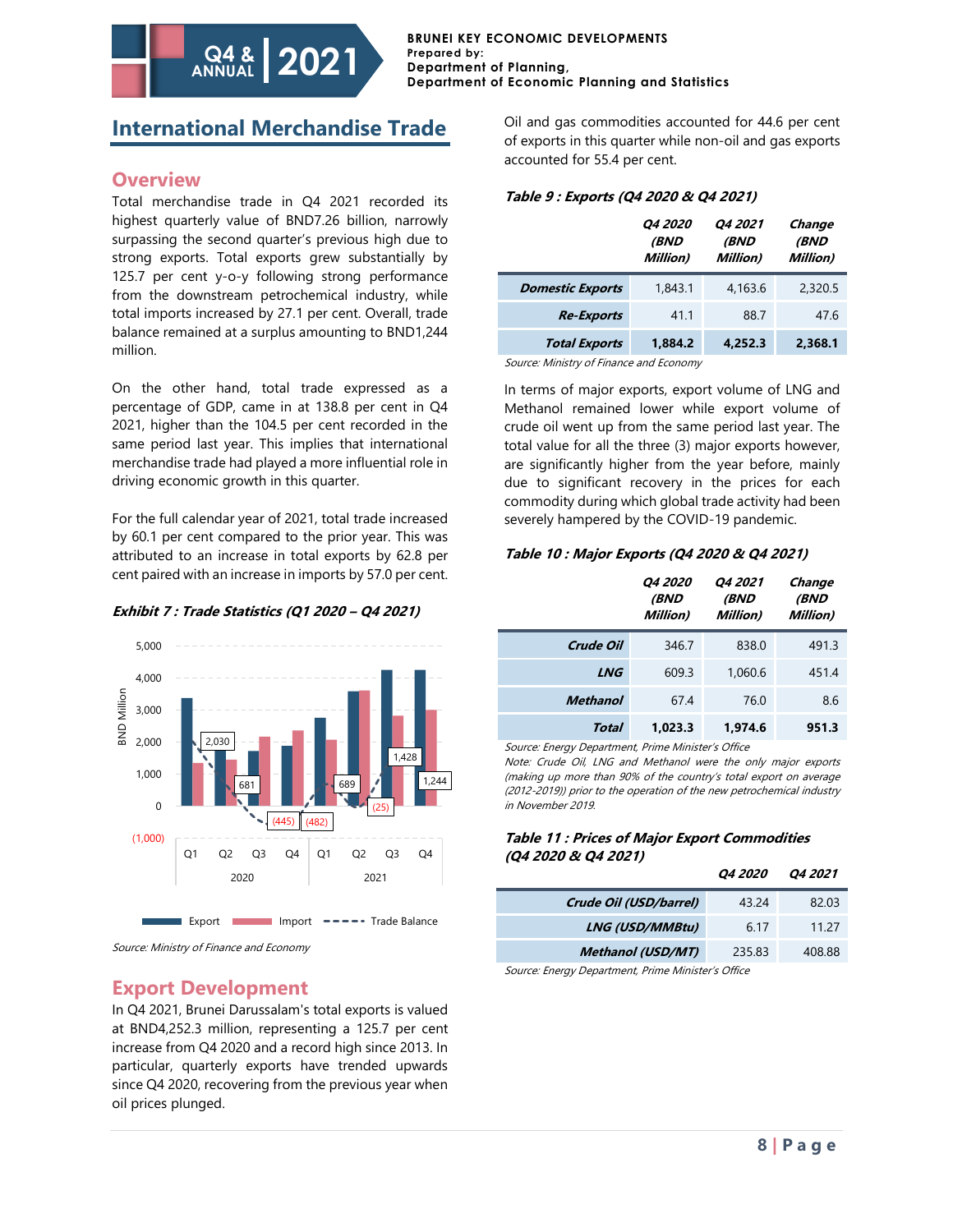

**Table 12 : Volume of Major Export Commodities (Q4 2020 & Q4 2021)**

|                                                | <i><b>04 2020</b></i> | <i><b>04 2021</b></i> |
|------------------------------------------------|-----------------------|-----------------------|
| <b>Crude Oil (Thousand</b><br>barrels per day) | 69.5                  | 82.0                  |
| LNG (MMBtu per day)                            | 798.912               | 753,202               |
| <b>Methanol</b> (MT)                           | 210,266               | 136,406               |

Source: Energy Department, Prime Minister's Office

On the other hand, the petrochemical industry continues to add value in the country's overall exports amounting to BND2,158.8 million in Q4 2021.





■ Crude Oil ■ LNG ■ Petrochemical ■ Methanol ■ Others

Source: Ministry of Finance and Economy

#### **Table 13 : Domestic Exports (Q4 2020 & Q4 2021)**

|                                  | <i><b>Q4 2020</b></i><br>(BND<br>Million) | <b>Q4 2021</b><br><i><b>(BND</b></i><br>Million) | Change<br>(BND<br>Million) |
|----------------------------------|-------------------------------------------|--------------------------------------------------|----------------------------|
| <b>Major Exports</b>             | 1,023.3                                   | 1,974.6                                          | 951.3                      |
| Petrochemical<br><b>Products</b> | 758.2                                     | 2,158.8                                          | 1,400.6                    |
| <b>Others</b>                    | 61.7                                      | 30.2                                             | (31.5)                     |
| Total                            | 1.843.1                                   | 4.163.6                                          | 2.320.5                    |

Source: Ministry of Finance and Economy

In terms of export destinations, Australia takes the export lead by storm with their strong demand for Brunei Darussalam's mineral fuels in the span of a quarter. Exports to Australia have never been this performant before and is the single biggest quarterly export by value to any one country in 2021.

Exports to Japan narrowly surpassed China as the second biggest export partner. Exports early in the quarter traded slow but have picked up in the final month amounting to a strong performance export performance this quarter, comprising mainly of LNG, and a higher than usual level of crude oil.

China remains in the top three export partner with a slightly stronger export performance than the previous quarter. Exports comprise mainly of downstream petrochemical products as well as mineral fuels.





Source: Ministry of Finance and Economy

### **Import Development**

Brunei Darussalam's total imports totalling BND3,008.3 million in Q4 2021 were higher compared to Q4 2020 as well as the previous quarter. Imports of mineral fuels surged in this quarter to support the downstream petrochemical industry as feedstock.

Oil and gas commodities accounted for 66.3 per cent of imports in this quarter while non-oil and gas imports accounted for 33.7 per cent.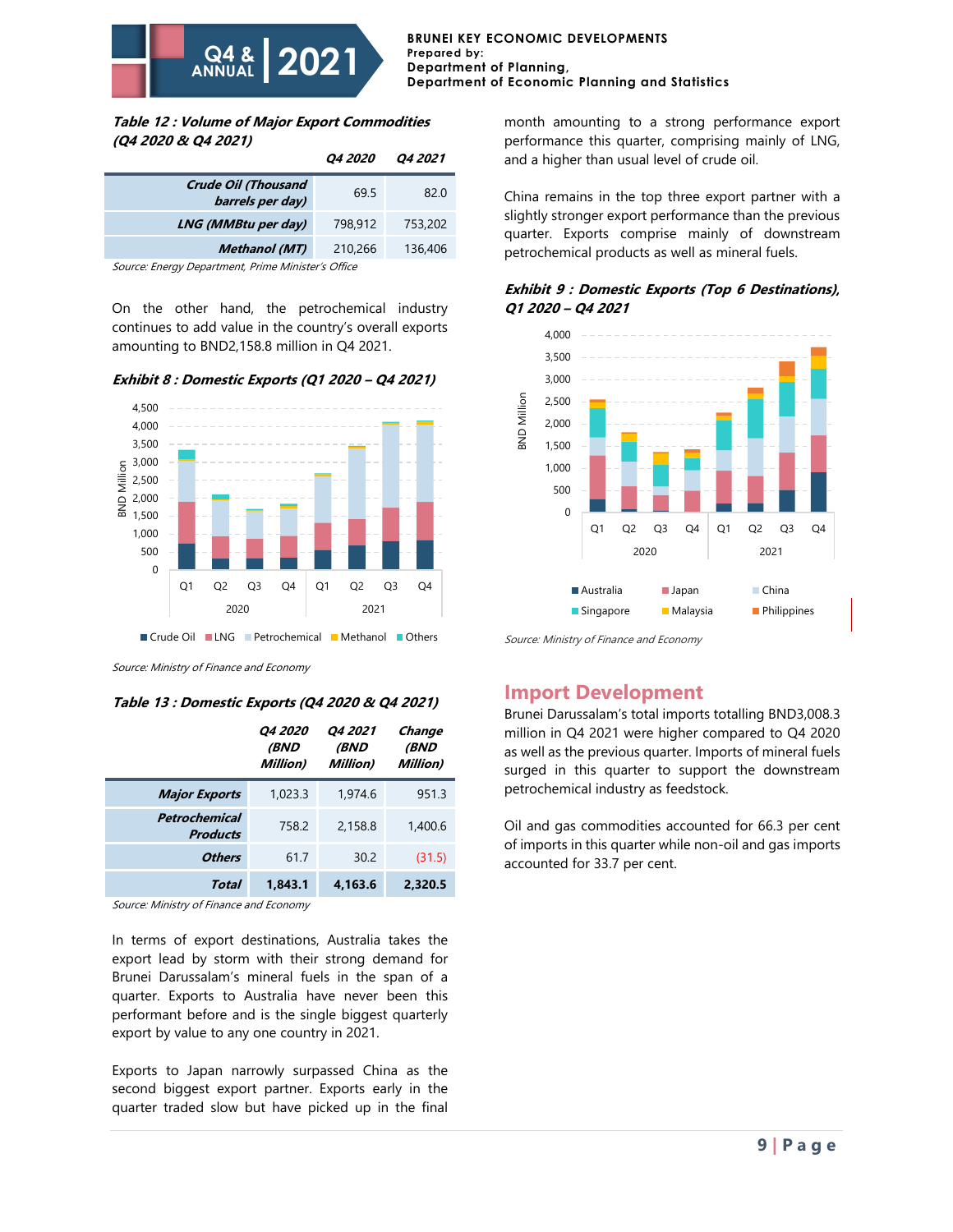**Table 14 : Imports by Commodity (Q4 2020 & Q4 2021)**

**Q4 & ANNUAL**

|                                                                | <i><b>04 2020</b></i><br><i><b>(BND</b></i><br>Million) | <b>Q4 2021</b><br><i><b>(BND</b></i><br>Million) | Change<br>(BND<br>Million) |
|----------------------------------------------------------------|---------------------------------------------------------|--------------------------------------------------|----------------------------|
| Food                                                           | 224.5                                                   | 178.3                                            | (46.2)                     |
| <b>Mineral Fuels</b>                                           | 1,053.6                                                 | 2,063.4                                          | 1,009.7                    |
| Chemical                                                       | 176.9                                                   | 120.4                                            | (56.5)                     |
| <b>Manufactured</b><br>Goods                                   | 208.1                                                   | 135.2                                            | (72.9)                     |
| <b>Machinery &amp;</b><br><b>Transport</b><br><b>Equipment</b> | 543.2                                                   | 377.5                                            | (165.7)                    |
| <b>Others</b>                                                  | 159.6                                                   | 133.4                                            | (26.1)                     |
| Total                                                          | 2,366.0                                                 | 3,008.3                                          | 642.3                      |

**2021**

Source: Ministry of Finance and Economy

In particular, mineral fuels import, mainly used as feedstock for the petrochemical industry, was significantly higher in Q4 2021, compared to the same period last year when domestic demand for mineral fuel was weaker.

Otherwise, most of imports of other sections registered a decrease with imports of food down by 20.6 per cent, chemicals fell by 32.0 per cent; machinery and transport equipment decreased by 30.5 per cent; and manufactured goods declined by 35.0 per cent.





Source: Ministry of Finance and Economy

In terms of import origins, Malaysia was among the top import market, valued at BND720.0 million, comprising mostly of mineral fuels at 70.4 per cent of their imports, and food items at 11.4 per cent made up of aquaculture, agriculture and other miscellaneous food products. Most of Brunei Darussalam's food imports are from Malaysia accounting for 46.1 per cent of total food imports in this quarter. There is a clear advantage in importing food from a nearby bordering country such as Malaysia due to the nature of food as a perishable product, resulting in a significant 50.2 per cent import of food from Malaysia by sea, and 48.8 per cent by land. Thailand overtook Australia as the second biggest source of food imports at 11.7 per cent consisting mainly of rice, followed by Australia at 16.8 per cent consisting of live cattle and other meat related products.

Imports from Japan is the third highest this quarter consisting mainly of mineral fuels particularly crude oil at 89.4 per cent, with machinery and transport equipment at 7.0 per cent.





Source Ministry of Finance and Economy

### **Trade Outlook**

Trade outlook is mixed for the year 2022, attributed to a high level of uncertainty and volatility that could potentially wipe any gains from positive developments in other sectors.

Production targets for crude oil and LNG are lowered compared to 2021, where exports are expected to follow suit. The average selling price of oil and gas is anticipated to fluctuate wildly from numerous factors, including politics and disruptions in the global order, conflicts affecting supply chains and economic slowdowns of key trading partners related to the pandemic. Downstream petrochemical production target on the other hand, is mixed as well for the year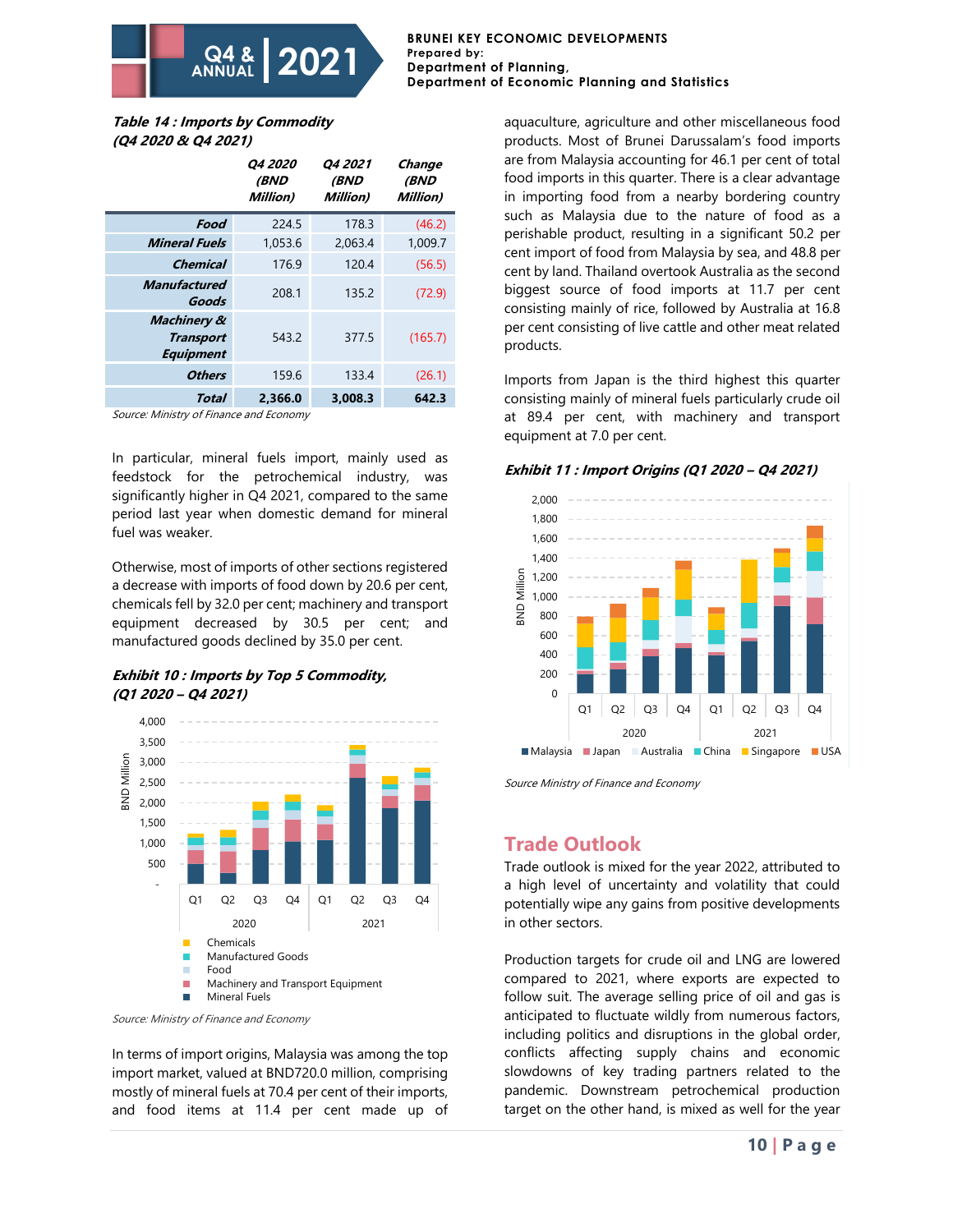#### **BRUNEI KEY ECONOMIC DEVELOPMENTS Prepared by: Department of Planning, Department of Economic Planning and Statistics**

2022 compared to 2021. This is in view of lowered target of current downstream petrochemical production, as well as the commencement of production and export from Brunei Fertiliser Industries.

Exports of food are expected to trade at its heightened level displayed in the second half of 2021 and will likely surpass 2021's trade performance.

Imports in 2021 have been predominantly mineral fuels for use as feedstock in the downstream petrochemical industry. In light of this, overall import levels will heavily depend on the demand and production capacity for downstream products.

# **Government Fiscal**

The past few quarters have seen fiscal deficit narrowing down to its lowest deficit since Q2 2019.

In Q4 (Oct-Dec) 2021, Brunei Darussalam's fiscal deficit narrowed to BND105.4 million, softening from the BND980.5 million deficit recorded in the same period last year. This was mainly due to a sheer increase in government revenue by BND970.6 million, driven mainly by increased oil and gas receipts, albeit expenditure also registered a meagre increase of BND95.4 million.



### **Exhibit 12 : Fiscal Balance (Q1 2019 – Q4 2021)**

#### **Exhibit 13 : Fiscal Balance (FY2019/2020 – 2021/2022)**



Source: Treasury Department, Ministry of Finance and Economy

With oil and gas accounting for a lion share of government revenue (90.4 per cent in Q4 2021), the increase in revenue in was mirrored by a steep increase in both oil and LNG exports prices in the same quarter. Other than that, increases were also observed in government returns from investments and savings.

Meanwhile, the increase in government expenditure was largely due to an increase in current expenditure, mainly charged expenditure by BND91.2 million.

Development expenditure, however declined from BND54.6 million in Q4 2020 to BND41.2 million in Q4 2021. This was on account of a significant drop in project expenditure under the Public Utilities sector to BND8.9 million from BND22.1 million; and the Info-Communications and Technology (ICT) sector to BND1.6 million from BND10.3 million during the same period last year.

### **Exhibit 14 : Main National Development Plan**  79.9 **Sectors Expenditure, Q4 2020 & Q4 2021**



Source: Treasury Department, Ministry of Finance and Economy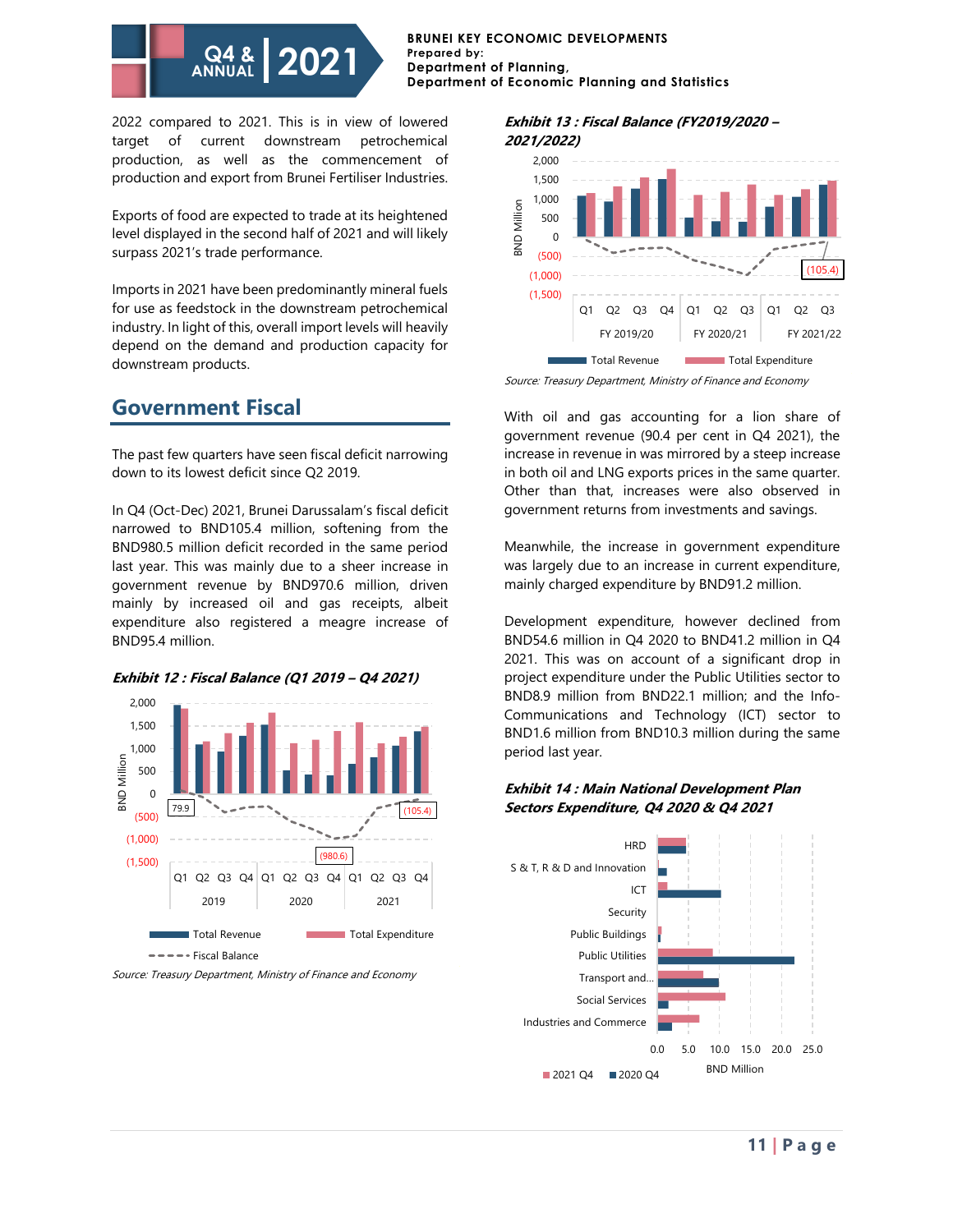#### **BRUNEI KEY ECONOMIC DEVELOPMENTS Prepared by: Department of Planning, Department of Economic Planning and Statistics**

Under the Public Utilities sector, several projects geared towards social development particularly in ensuring the provision of reliable, efficient and safe electricity supply have neared or seen completion. In particular, projects such as the Reinforcement of 11kv to Rimba Area, Badas Area, Jangsak and Beribi Area was recently completed. This was in line with the rapid development and economic progress as a result of commercial, residential and educational activities mainly in the Kilanas, Jangsak and Beribi areas.

At the same time, towards ensuring sustainability and adequate water resources to meet future demand which includes protection and conserving the existing and future potential resource, projects related to the construction or improvement of new water treatment plant, new raw water pumping station and replacement of old main water pipes have also been carried out. Among others include the Replacement of New Main Raw Water Pipe Support from Badas Water Pump Station to Seria Water Treatment Plant and the Replacement of Old Main Water Pipes throughout the country.

Other than that, several projects under the ICT sector are also in the implementation phase, for instance, the National Registration System. The project is aimed at providing a comprehensive platform for those who want to apply for assistance. Under one database, the relevant agencies could monitor the applications status, review and make assessment without any duplication.

Meanwhile, the National Labour Management System, the National Registration System and the Government Human Resource Management System projects aim to improve efficiency and productivity through high quality and competitive infrastructure with good governance and public service excellence.

Despite the fall in overall development expenditure, there are other National Development Plan sectors which reported increased expenditure such as the Social Services sector. Under this sector, the Rebuilding of Sultan Hassan Bangar Secondary School project (the only secondary school in the Temburong District) signifies the country's intention towards providing and delivering quality education as it is vital for human resource development in line with moving towards an educated, skilled and marketable workforce.

By share of government capital expenditure, social services sector account for the largest share (27.0 per cent), amounting to around BND11 million. Kampong Lugu National Housing Phase 2 (1,500 Unit Houses) and Rebuilding of Sultan Hassan Bangar Secondary School Temburong projects contributed around BND9.1 million out of BND11 million. This is followed by public utilities sector (22.0 per cent), amounting to around BND9 million related to water supply and electricity projects.

## **Annual Government Fiscal**

As for the whole year of 2021, fiscal balance continued to record a deficit of BND1,490.6 million from a deficit of BND2,612.9 million in 2020. Nevertheless, this marks an improvement as government revenue increased from BND2,892.4 million in 2020 to BND3,963.6 million in 2021 and expenditure decreased from BND5,505.3 million in 2020 to BND5,454.2 million in 2021.





Source: Treasury Department, Ministry of Finance and Economy

#### **Exhibit 16 : Fiscal Balance (FY2017/2018 – FY2020/2021)**



Source: Treasury Department, Ministry of Finance and Economy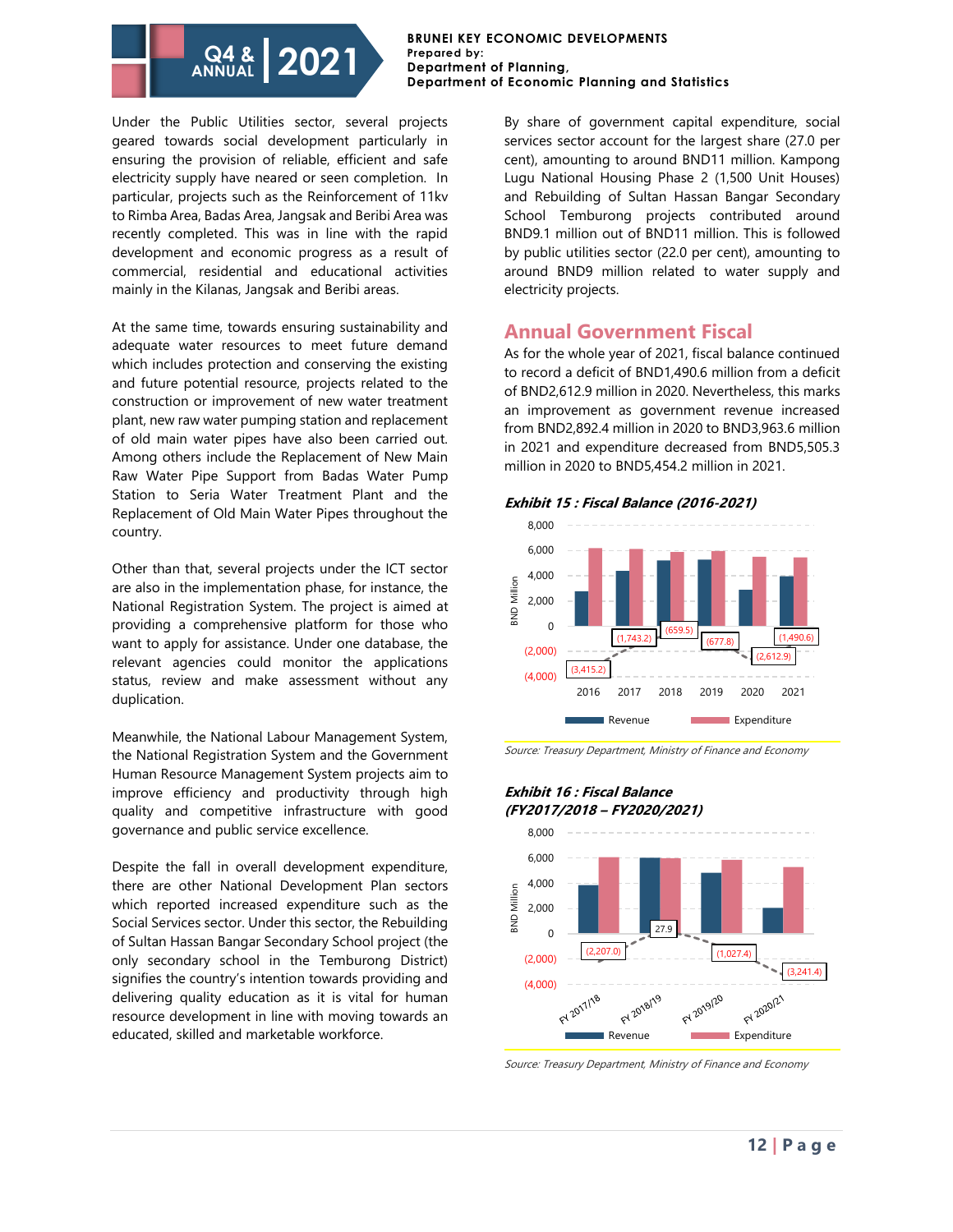# **Priority Sectors Developments**

**2021 Q4 &**

### **Downstream Oil & Gas**

**ANNUAL**

In the fourth quarter of 2021, the Downstream Oil & Gas Sector, comprising Manufacture of Other Petroleum and Chemical Products contributed about BND462.5 million to Gross Value Added (GVA) at current prices, increasing from the BND216.7 million recorded in the same quarter of 2020.

As for the whole year of 2021, the Downstream Oil & Gas Sector contributed about BND1,581.9 million to GVA at current prices, rallying from the BND921.2 million recorded in 2020. Overall, the progress in this sector is mainly attributed to higher prices of several petrochemical products.

#### **Exhibit 17 : Downstream Oil & Gas Sector GVA at Current Prices (Q1 2020 – Q4 2021)**



Source: Department of Economic Planning & Statistics

Meanwhile, exports from the Downstream Oil & Gas Sector amounted to BND2,234.8 million in Q4 2021, a resounding increase from the BND825.5 million recorded in the same quarter of 2020.

As for the whole year of 2021, exports from this sector reached BND7,978.4 million, rising markedly from BND3,837.9 million in the prior year.

### **Exhibit 18 : Downstream Oil & Gas Exports (Q1 2020 – Q4 2021)**



Source: Department of Economic Planning & Statistics

### **Food**

In the fourth quarter of 2021, the Food Sector, which consists of four subsectors, namely Vegetables, Fruits, and Other Agriculture; Livestock and Poultry; Fishery; and Manufacture of Food and Beverage Products contributed BND59.1 million to GVA at current prices, increasing from the BND54.4 million recorded in the same quarter of 2020<sup>13</sup>.

#### **Exhibit 19 : Food Sector GVA at Current Prices (Q1 2020 – Q4 2021)**



Source: Department of Economic Planning & Statistics

As for the whole year of 2021, the Food Sector contributed approximately BND250.6 million, ascending from the BND208.4 million recorded in the preceding year.

The Vegetables, Fruits, and Other Agriculture Subsector was valued at BND5.8 million at GVA current prices in Q4 2021, compared to BND5.4 million in Q4 2020. The

<sup>13</sup> **The Food Sector's GVA has been revised from the previous quarters' reports.**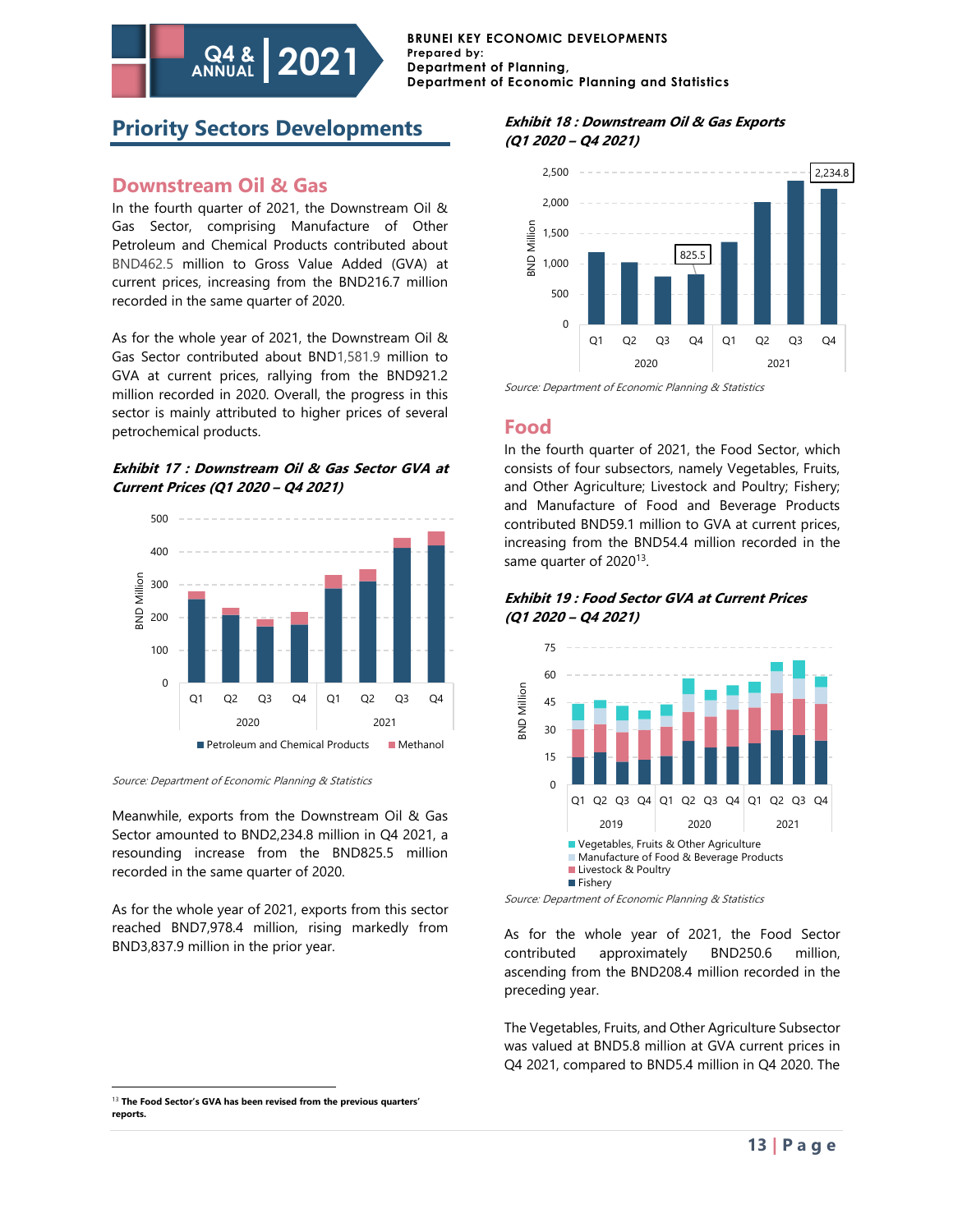following commodities supported the improvement in this subsector:

**Q4 & ANNUAL**

**2021**

- Fruits, which increased from 1,266.1 MT in Q4 2020 to 1,358.0 MT in the same quarter of 2021.
- Miscellaneous Crops, which increased from 325.5 MT in Q4 2020 to 421.6 MT in Q4 2021.

Other commodities in this subsector, however, showed a decrease in production value as follows:

- Vegetables fell from 1,787.4 MT in Q4 2020 to 1,266.1 MT in Q4 2021. The decrease in vegetable production value may be seen as a result of a decrease in vegetable importation from Malaysia (the country's largest supplier of vegetables), as the country experienced heavy rainfall and thunderstorms with the monsoon weather, which was expected to last until late November.
- Paddy fell from 1,235.8 MT in Q4 2020 to 596.8 MT in Q4 2021. This is because the off-season harvest in 2021 was mainly done in the third quarter of the year, whereas in 2020, the off-season harvest was mainly done in the fourth quarter of the year. As such, there was a delay in planting during the offseason in 2020 due to dry weather factor.

In Q4 2021, the Livestock & Poultry Subsector was valued at BND20.0 million at GVA current prices, declining marginally from BND20.2 million in Q4 2020. The subdued performance of this subsector was owing to decreased production in the following commodities:

- Cattle meat, which fell from 615.9 MT in Q4 2020 to 435.9 MT in Q4 2021.
- Goat and lamb meat, which fell from 34.23 MT in Q4 2020 to 4.18 MT in the same quarter of 2021.
- Chicken eggs, which fell from 43.4 million eggs in Q4 2020 to 43.2 million eggs in Q4 2021.

Nevertheless, several commodities in this subsector observed higher production such as the following:

- Buffalo meat, which increased from 43.0 MT in Q4 2020 to 197.0 MT in Q4 2021.
- Broiler chicken, which increased from 7,218.6 MT in Q4 2020 to 7,243.5 MT in Q4 2021.

Turning to the Fishery Subsector, it was valued at BND24.2 million at GVA current prices in Q4 2021, up from BND20.8 million in Q4 2020. This improvement was aided by higher production in both the capture and aquaculture industries, which increased by 24.5 per cent and 10.9 per cent, respectively. The improvement in the aquaculture industry arose primarily from increased production of marine shrimp from 1,138.4 MT in Q4 2020 to 1,307.4 MT in Q4 2021.

Meanwhile, the Manufacture of Food & Beverage Subsector was valued at BND9.2 million at GVA current prices in Q4 2021, a step-down from the BND7.9 million in Q4 2020. The lower reading resulted from a decrease in the production value of BND35.8 million in Q4 2021, contrasting the BND39.4 million recorded in Q4 2020.

In terms of food sector exports, it amounted to BND22.9 million in Q4 2021, up from BND2.2 million in the same quarter of 2020. This is whereby majority of the exports comprised of shrimp products, exported primarily to Japan and Taiwan.

Meanwhile, for the whole year of 2021, exports from the Food Sector totaled BND52.2 million, a sharp increase from the BND14.0 million recorded in 2020.

### **Exhibit 20 : Food Exports (Q1 2019 – Q4 2021)**



Source: Department of Economic Planning & Statistics

Elsewhere, there were several initiatives rolled out with the aim of accelerating the development of the food industry such as the following:

The Ministry of Primary Resources and Tourism seeks to improve output in the agriculture and fisheries sectors. The first plan is to ensure that paddy, vegetable, fruit, poultry, beef, and mutton farmers, as well as fishermen, fish and prawn breeders, can enhance their outputs to meet not only local demand, but also to augment food processing activities for local consumption and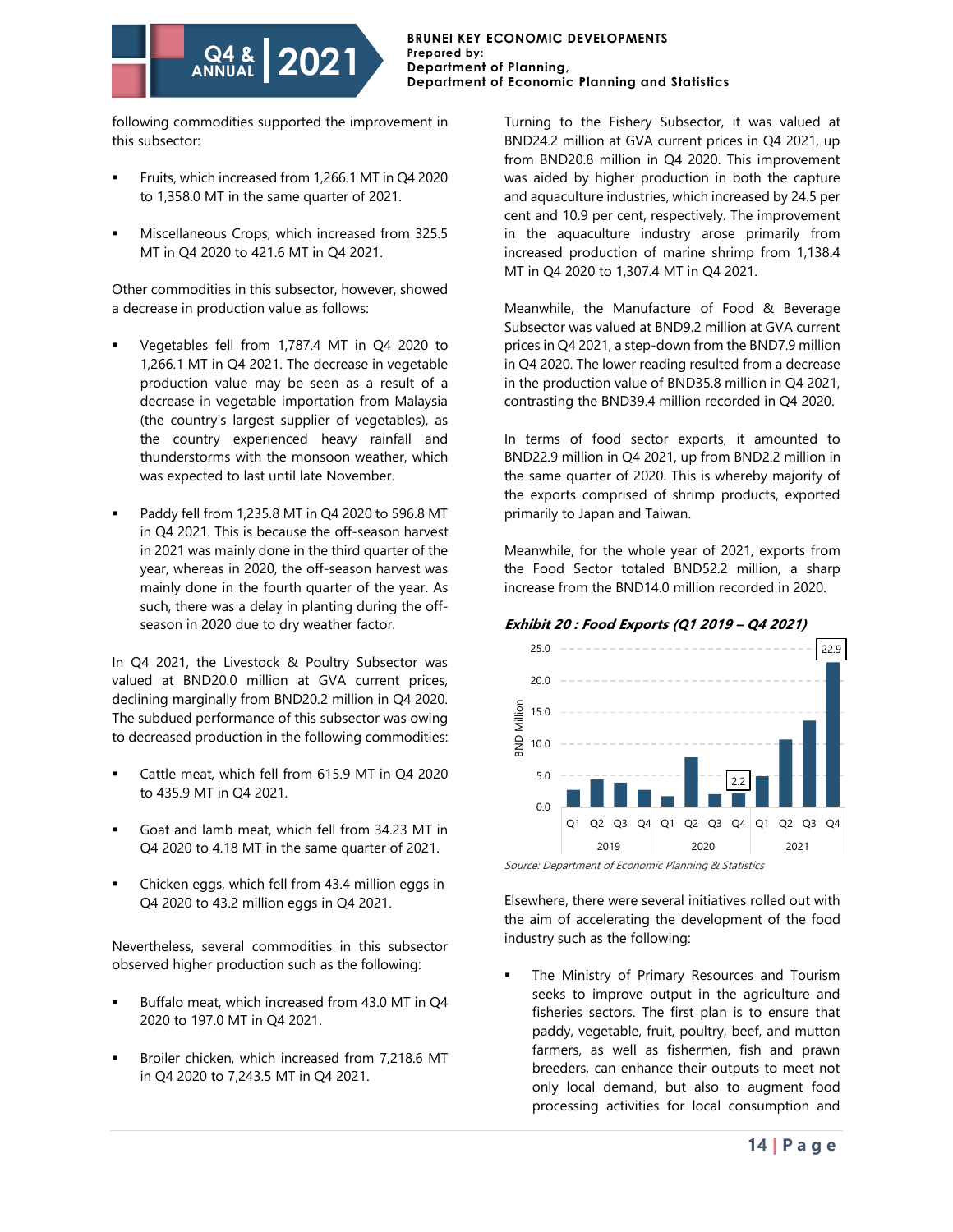**BRUNEI KEY ECONOMIC DEVELOPMENTS Prepared by: Department of Planning, Department of Economic Planning and Statistics**

export. The second strategy in the food security agenda is to ensure that businesses are able to bring in commodities that cannot be or are produced in insufficient quantities locally<sup>14</sup>.

- The Department of Agriculture and Agrifood launched the Potential Youth Exposure Program for Exploration in High Technology Fields with the goal of exposing agricultural enterprises as a lucrative business and prospect for youth to enter the field. Additionally, the initiative is meant to foster the development of dedicated, progressive, and productive agricultural businesses<sup>15</sup>.
- The Brunei Association of Agricultural Farmers (PPPB), which was recently created, will support efforts to boost local agriculture output. It would also emphasise high yields through "advanced technology," focus on food security by meeting domestic demand and the export market, and improve the downstream food industry, agricultural logistics, and animal waste recycling, as well as provide job opportunities<sup>16</sup>.

### **Tourism**

Bulletin.

Since the advent of the COVID-19 pandemic, the Tourism Sector has been among the most impacted by the various measures imposed to stem the spread of the virus. In Q4 2021, the GVA of the Tourism Sector at current prices was estimated at BND26.1 million, increasing modestly on both year-on-year and quarterto-quarter basis despite the ongoing second wave<sup>17</sup>.

As for the whole year of 2021, the Tourism Sector remained below that of pre-pandemic levels, amounting to BND104.8 million in GVA. Nevertheless, this figure marked a slight recovery from the BND103.6 million recorded in the previous year.

#### **Exhibit 21 : Tourism GVA at Current Prices (Q1 2019 – Q4 2021)**



Source: Department of Economic Planning and Statistics

In the face of adversity, the Tourism Sector has adapted its focus on domestic tourism, through initiatives such as staycation, aimed at encouraging locals to spend on hotels and attractions. While these initiatives have garnered momentum prior to the second wave, sentiments thereafter have quickly changed with growing uncertainties amid a resurgence in community infection rates induced by the delta variant.

Correspondingly, a number of coronavirus-related restrictions which had been eased prior to the second wave, was reinstated including the bans imposed on dine-in services by food-serving establishments. As a result, sales from food and beverage services shrank by 22.9 per cent in Q4 2021 compared to the same period in 2020.

| Table 15 : Food & Beverages Services, Index, Value |  |
|----------------------------------------------------|--|
| of Sales and Growth (Q4 2021)                      |  |

|                                                | <i><b>04 2021</b></i><br><b>Index</b><br>$(2017 =$<br>100) | Value of<br><b>Sales</b><br><i><b>(BND</b></i><br>Million) | Growth<br>$y$ -o-y<br>(%) |
|------------------------------------------------|------------------------------------------------------------|------------------------------------------------------------|---------------------------|
| <b>Restaurants</b>                             | 85.4                                                       | 52.4                                                       | (25.9)                    |
| <b>Fast-Food Outlets</b>                       | 120.2                                                      | 17.2                                                       | (16.7)                    |
| <b>Beverage Serving</b><br><b>Activities</b>   | 136.9                                                      | 1.5                                                        | (16.2)                    |
| <b>Other Food Service</b><br><b>Activities</b> | 81.1                                                       | 3.1                                                        | 0.4                       |
| Total                                          | 92.1                                                       | 74.2                                                       | (22.9)                    |

Source: Department of Economic Planning and Statistics

On the other hand, international tourism activities have been in dire straits since the onset of the COVID-19

<sup>&</sup>lt;sup>14</sup> We are moving towards self-sufficiency: Minister (October 05, 2021). Borneo

<sup>15</sup> Program Pendedahan Belia-Belia yang Berpotensi untuk Menceburi Bidang Pertanian Berteknologi Tinggi keli ke-6 (December 02, 2021). Kenyataan Akhbar Jabatan Pertanian dan Agrimakanan.

<sup>&</sup>lt;sup>16</sup> Farmers' association look to boost agriculture development (November 19, 2021). Borneo Bulletin.

<sup>&</sup>lt;sup>17</sup> The Tourism Sector comprises GVA proportions of each of the following subsectors:, Transport, Hotels, Restaurants, Business Services and Other Private Services. **The Tourism Sector's GVA has been revised from the previous quarters' reports.**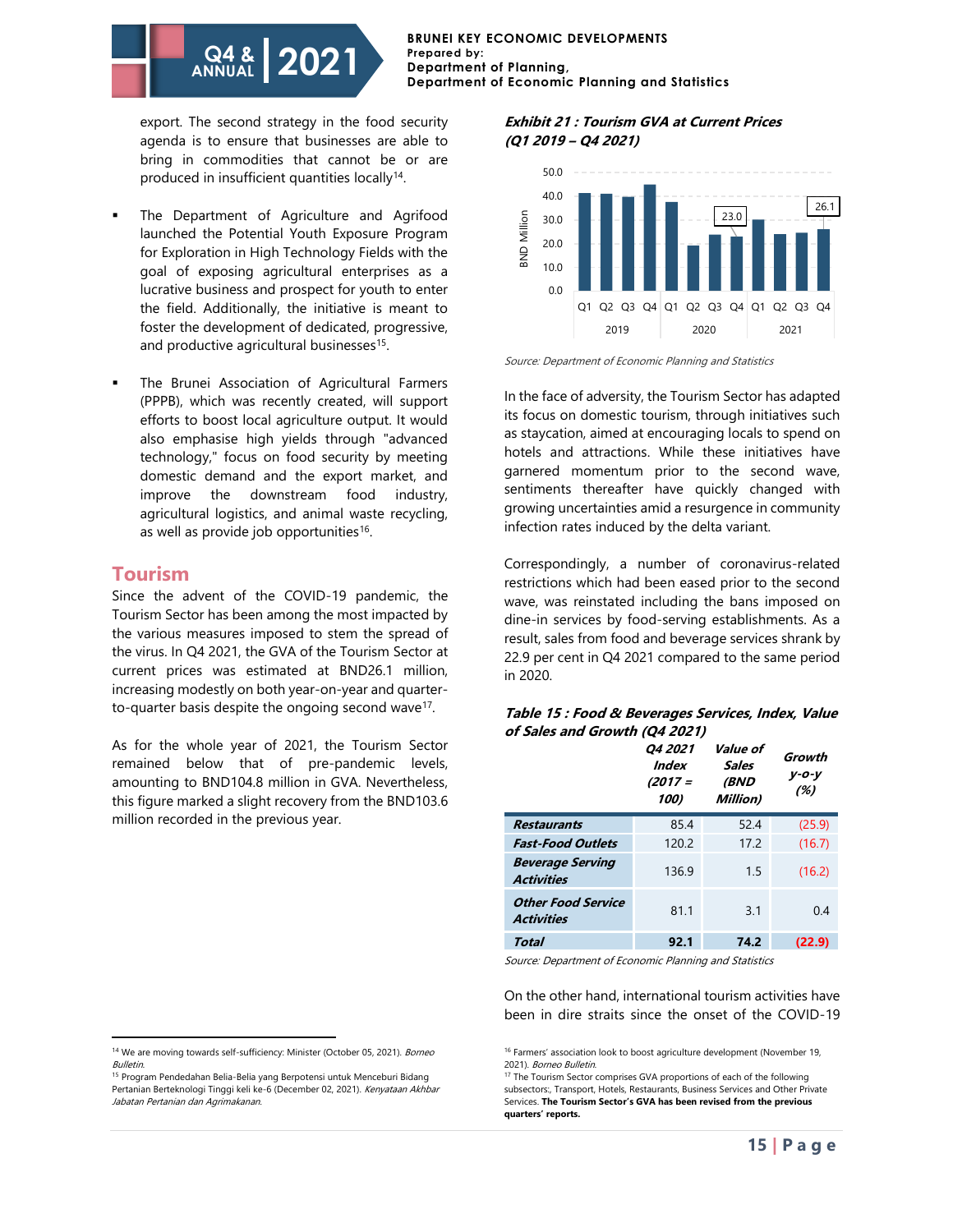#### **BRUNEI KEY ECONOMIC DEVELOPMENTS Prepared by: Department of Planning, Department of Economic Planning and Statistics**

pandemic with international air arrivals languishing at unprecedentedly low levels due to prolonged restrictions on non-essential travel. As such, international air arrivals in Q4 2021 declined to 846, compared to 1,021 in Q4 2020.

### **Exhibit 22 : International Air Arrivals (Q1 2019 – Q4 2021)**



Source: Tourism Development Department, Ministry of Primary Resources and Tourism

Meanwhile, occupancy rates fell to 27.1 per cent in Q4 2021, its lowest reading since the 26.2 per cent recorded in Q2 2020. This is in contrary to the previous quarter's reading of 33.4 per cent during which had been largely attributed to high demand for quarantine space. Nevertheless, the decline in this quarter came following a reduction in the isolation period from 14 days to 7 days subject to country of origin.

#### **Exhibit 23 : Occupancy Rate of Hotels, Resorts, Apartments and Guest Houses (Q1 2019 – Q4 2021)**



Source: Ministry of Primary Resources and Tourism

Notwithstanding the COVID-19 crisis, several initiatives have been introduced in a bid to keep the tourism industry afloat. As such, the Brunei December Festival kicked off its fifth installment with a range of over 50 virtual and physical events, aimed at promoting domestic tourism<sup>18</sup>. Besides that, other initiatives such as strengthening domestic product packages have also been ramped up to boost domestic tourism.

Furthermore, Temburong's first solar powered luxury eco-resort, the Abode Resort and Spa was officially opened to the public in early December. The resort, dubbed a landmark hospitality development in the Green Jewel of Brunei, is targeting an expansion to 70 villas in five years with sufficient market demand from local and international visitors<sup>19</sup>.

Despite having transitioned into an early endemic phase, the outlook of the Tourism Sector in the near term remains downbeat in light of the omicron-variantinduced third wave of COVID-19, which has driven community infection cases to frightening heights. Tourism and travel-related businesses in particular, will continue to face significant headwinds as fears over contracting the virus linger whilst several coronavirusrelated restrictions remain intact. Other than that, growth recovery prospects may also likely be curtailed as the threat of new variants loom on the horizon.

On the bright side, considerable success in the national vaccination rollout campaigns (with more than 90 per cent of the total population fully vaccinated) on top of steady uptakes in booster shots spell encouraging news, lifting confidence and hopes of overturning the crisis. Aside that, domestic tourism may well continue to provide a source of strength, likely benefitting from a fairly robust domestic consumption, which has proven a solid buffer in the recent quarters due to border closures.

That said, it is too early to predict the long-term implications of the crisis will be for tourism, but a return to business as usual is highly unlikely.

# **Info-Communication & Technology**

As the country withstands the effects of the ongoing COVID-19 pandemic, the practice of online platform including virtual learning and work-from-home (WFH) arrangements continues to contribute towards expansive digital adoption during the fourth quarter of 2021, when the country was still in the middle of pandemic-related restrictions.

<sup>&</sup>lt;sup>18</sup> Majority of Brunei December Festival Events to be Held Online due to COVID-19 (December 01, 2021). The Scoop.

<sup>&</sup>lt;sup>19</sup> The Abode Targets Expansion to 70 Villas in Five Years (February 07, 2022). Borneo Bulletin.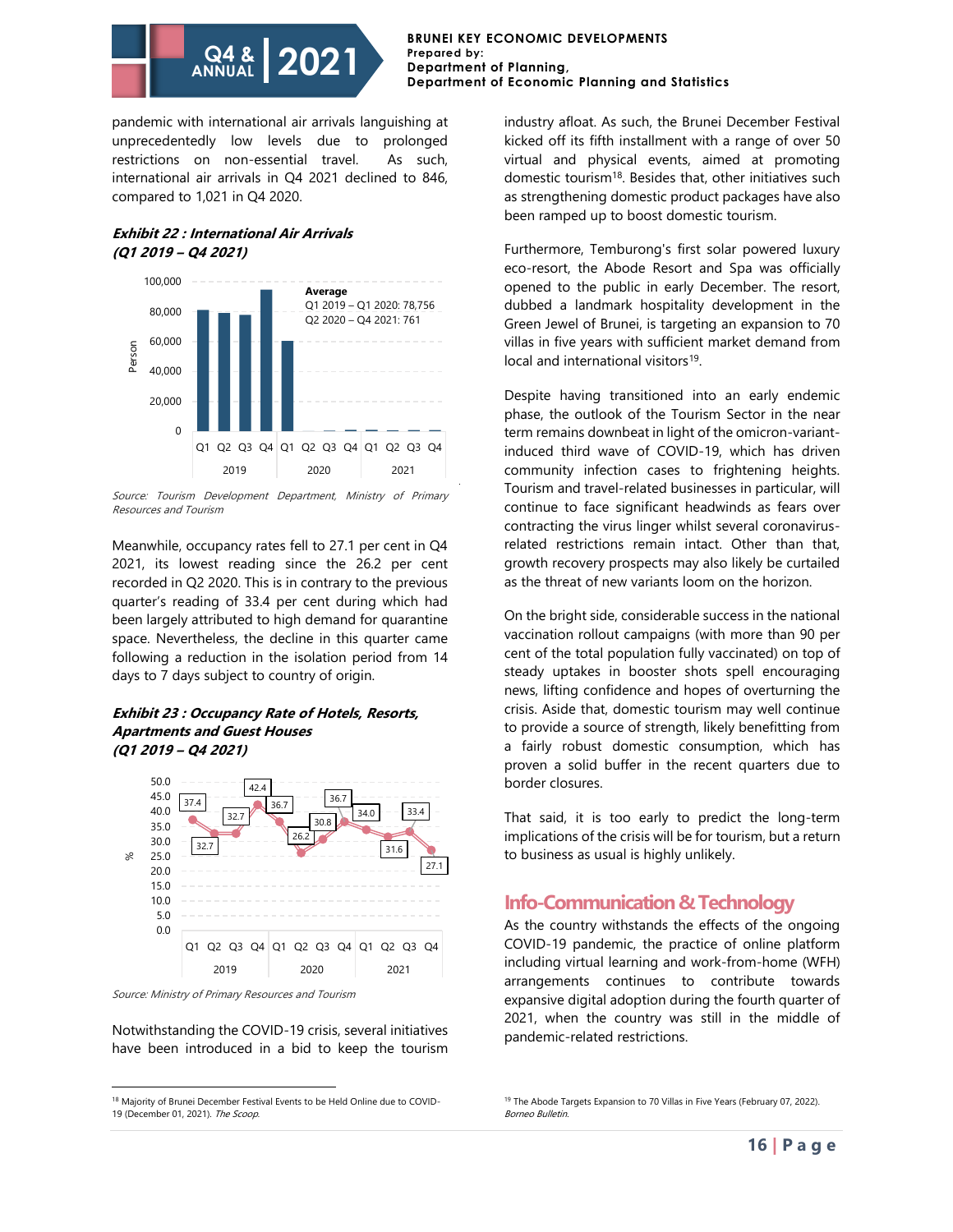

In response to the Government's effort to curb the outbreak of COVID-19, the digital infrastructure service was upgraded in providing better services and increasing access to better quality education<sup>20</sup>.

In the fourth quarter of 2021, the Info-Communication and Technology (ICT) Sector continues to add value, contributing about BND75.5 million at GVA current prices, an increase from BND66.7 million in the same quarter of 2020.

On an annual basis, the ICT Sector contributed to BND450.7 million at GVA current prices in 2021, increasing from BND427.6 million in 2020.

### **Exhibit 24: ICT Sector GDP at Current Prices (Q1 2020 – Q4 2021)**



Source: Department of Economic Planning & Statistics

In particular, the improvement in Q4 2021 was in line with the increase in both the number of mobile subscriptions by 12.5 per cent and internet (fixed and mobile broadband) subscriptions by 11.8 per cent.

### **Exhibit 25: Mobile and Internet Subscriptions (Q1 2019 – Q4 2021)**



Source: Authority for Info-Communications Technology Industry (AITI)

During the fourth quarter of 2021, mobile subscriptions rose y-o-y from 536,589 to 603,486 subscriptions and in parallel, internet subscriptions increased from 616,187 to 688,701 subscriptions.

As for internet subscriptions, mobile broadband subscriptions increased by 11.8 per cent. This was followed by an increase in fixed broadband subscriptions by 11.7 per cent, attributed by:

- Increase in residential users from 64,759 in Q4 2020 to 73,064 in Q4 2021; and
- Leased lines users increased from 557 in Q4 2020 to 624 in Q4 2021.

Meanwhile, business and government users decreased from 5,762 in Q4 2020 to 5,729 in Q4 2021.

#### **Exhibit 26: Fixed Broadband Subscriptions (Q1 2020 – Q4 2021)**



Source: Department of Economic Planning & Statistics Residential Business/ Government Leased Lines

The country marked a new milestone when fixed broadband subscribers reached 80,000 in September 2021, which is equivalent to 75.2 per cent of the nation's households<sup>21</sup>. In terms of broadband penetration, the penetration rate for mobile broadband jumped from 120.2 per cent in Q4 2020 to 141.7 per cent in Q4 2021 while fixed broadband penetration climbed from 67.7 per cent to 75.6 per cent in line with the increased subscriptions, indicating increasing internet access using fixed broadband.

In addition, y-o-y revenue upturns in major companies under the Communications Sector contributed to the

 $21$  Brunei shows progress in digitalisation agenda (December 02, 2021). *Borneo* Bulletin.

<sup>&</sup>lt;sup>20</sup> Envisioning fully connected, intelligent world (December 05, 2021). Borneo Bulletin.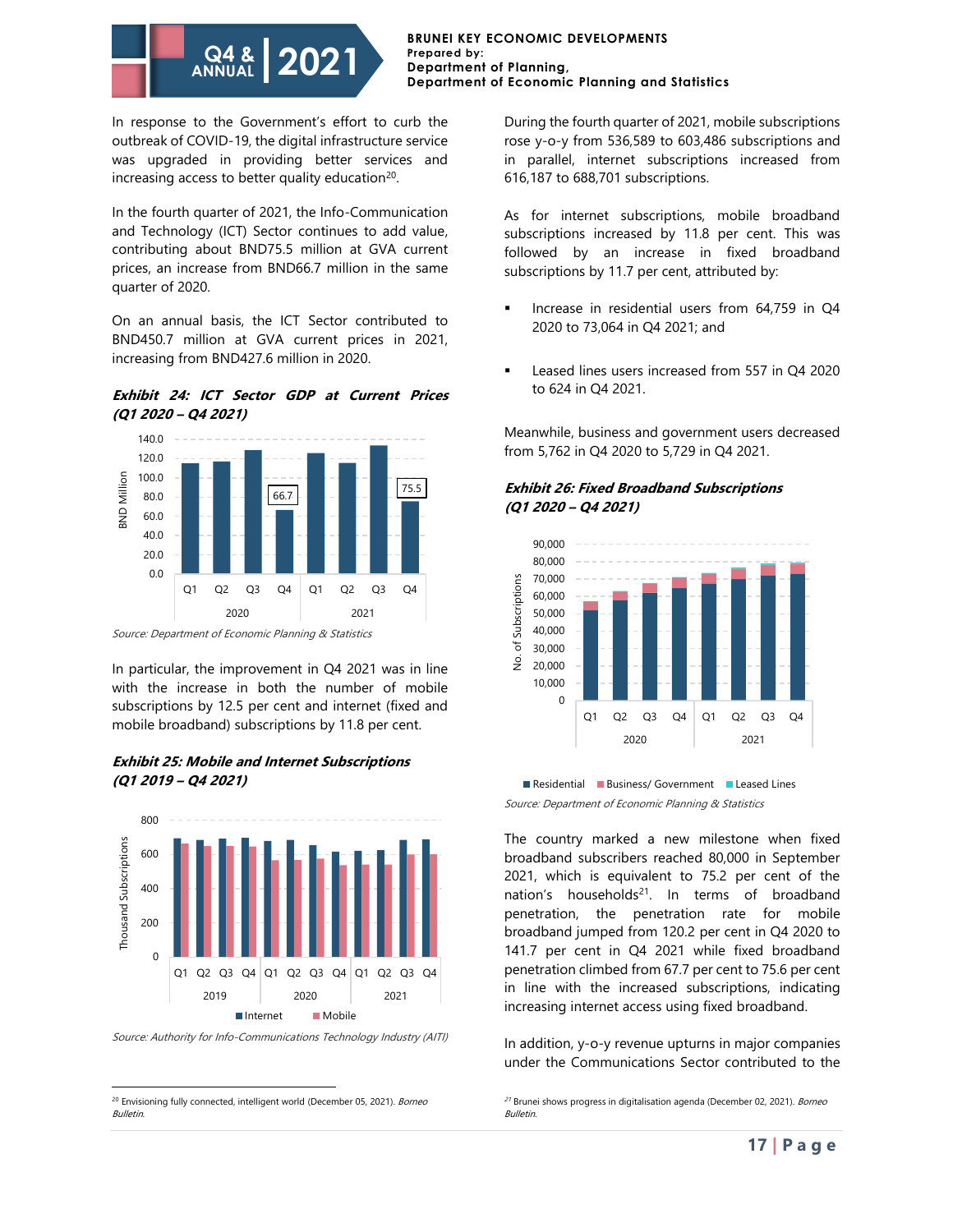#### **BRUNEI KEY ECONOMIC DEVELOPMENTS Prepared by: Department of Planning, Department of Economic Planning and Statistics**

steady rise in mobile and internet subscribers in this quarter.

#### **Exhibit 27: Mobile and Fixed Broadband Penetration (Q1 2020 – Q4 2021)**



Source: Department of Economic Planning & Statistics

Meanwhile, a number of initiatives were put into practice in line with the country's pursuit of becoming a smart nation and embracing the digital economy. These include: -

- In October 2021, the Authority for Info-Communications Technology Industry of Brunei Darussalam (AITI) made an initiative to organise the Coding.bn for Cohort 1 programme, which is designed to train aspiring local youth in programming with global industry standards<sup>22</sup>. This is in line with the aspiration of equipping a workforce with future-ready skills to adapt to rapid global developments.
- Meanwhile in December 2021, the United National Networks Sdn Bhd (UNN) launched a cloud hosting service – Infrastructure-as-a-Service  $(laaS)^{23}$ . This service enables businesses to pay for what is required without the worries of building and maintaining complex data centres or IT Infrastructure. Businesses can start small and scale up quickly as needs arise without incurring large capital expenditure.

#### **Services**

The Services Sector has performed resiliently over the course of the COVID-19 pandemic with GVA values hovering steadily at about pre-pandemic levels. Now with the second outbreak, restrictions have been reinstated, exerting renewed pressure on service providers.

In Q4 2021, the Services Sector, comprising activities of Wholesale & Retail Trade, Business Services, Transport & Logistics and Other Private Services contributed about BND374.0 million to GVA at current prices, slightly lower than the GVA logged in Q4 2020 at BND377.6 million. Nevertheless, this is an improvement from the BND361.2 million recorded in the prior quarter (Q3 2021)<sup>24</sup>.

For the whole year of 2021, the Services Sector contributed approximately BND1,623.8 million, an increase from the BND1,531.5 million recorded in 2020.

#### **Exhibit 28 : Services Sector GVA at Current Prices (Q1 2019 – Q4 2021)**



Source: Department of Economic Planning and Statistics

The decline in the Services Sector in Q4 2021 was due to a downturn in Wholesale & Retail Trade. Evidently, sales across almost all retail activities contracted as movement restriction mandates continued with voluntary social distancing by the public became more prevalent due to heightened uncertainty over the emergence of new and highly transmissible variants.

<sup>&</sup>lt;sup>22</sup> Imperative for workforce to be digital capable (October 23, 2021). Borneo **Bulletin**.

<sup>&</sup>lt;sup>23</sup> UNN launches cloud hosting service (December 20, 2021). Borneo Bulletin.

<sup>&</sup>lt;sup>24</sup> The Services Sector comprises GVA proportions of each of the following subsectors: Wholesale & Retail Trade, Transport, Business Services and Other Private Services. **The Services Sector's GVA has been revised from the previous quarters' reports.**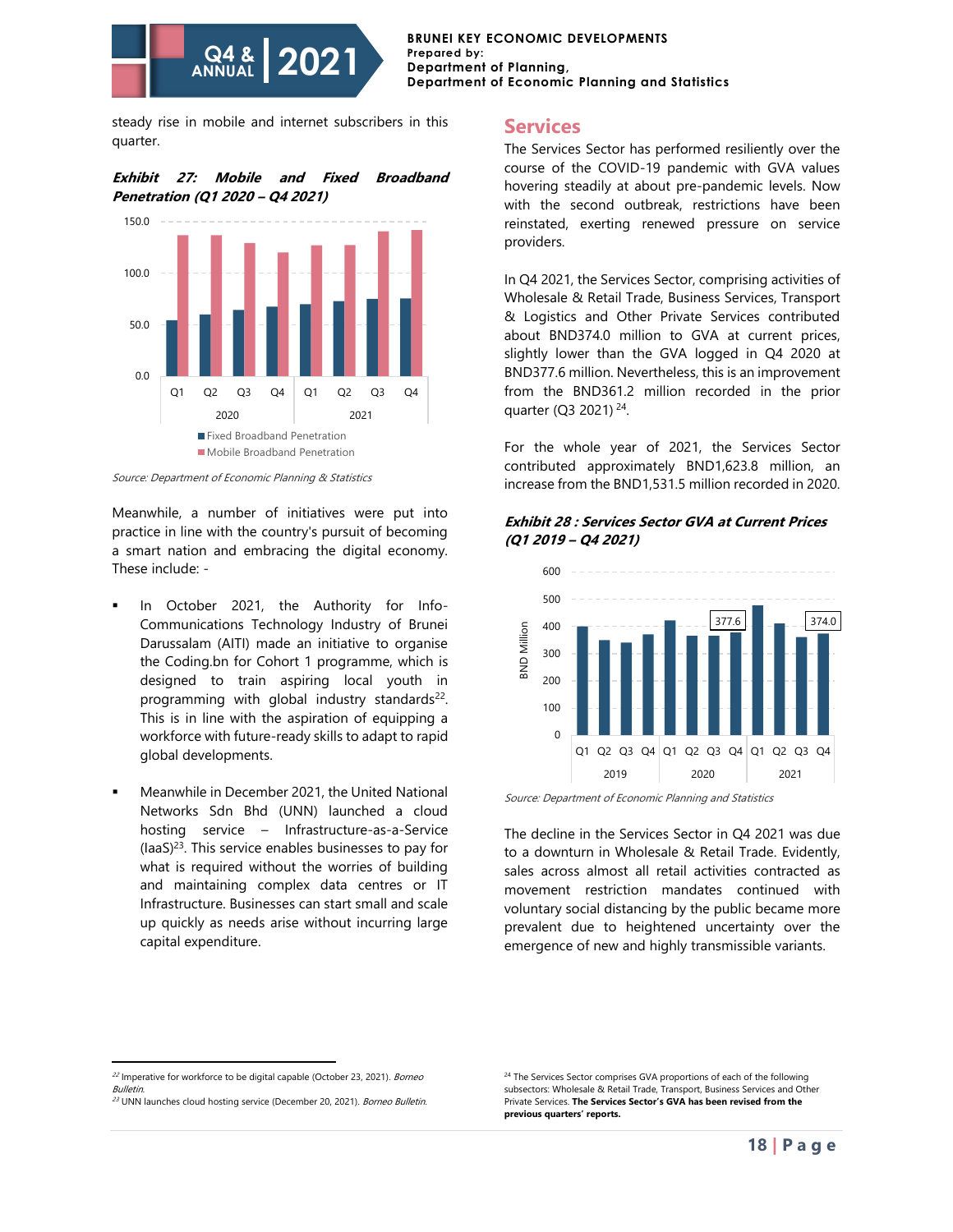#### **BRUNEI KEY ECONOMIC DEVELOPMENTS Prepared by: Department of Planning, Department of Economic Planning and Statistics**

**Table 16 : Value of Sales and Growth Rate by Activity (Q4 2021)**

|                                                                                                                              | Q4<br>2021<br>Index<br>(2017<br>$= 100$ | Value<br>of Sales<br>(BND<br>Million) | Growth<br>$y$ -o-y<br>(%) |
|------------------------------------------------------------------------------------------------------------------------------|-----------------------------------------|---------------------------------------|---------------------------|
| <b>Department Store</b>                                                                                                      | 111.1                                   | 122.0                                 | (10.3)                    |
| <b>Supermarket</b>                                                                                                           | 114.4                                   | 62.8                                  | 1.4                       |
| Mini Mart                                                                                                                    | 78.6                                    | 9.4                                   | (13.3)                    |
| <b>Food and Beverages in</b><br><b>Specialised Stores</b>                                                                    | 103.1                                   | 6.4                                   | (8.3)                     |
| <b>Petrol Station</b>                                                                                                        | 86.9                                    | 31.6                                  | (25.7)                    |
| Computer &<br>Telecommunications<br><b>Equipment</b>                                                                         | 158.6                                   | 35.6                                  | 4.5                       |
| <b>Textiles, Wearing</b><br><b>Apparel &amp; Footwear</b>                                                                    | 73.3                                    | 11.2                                  | (33.3)                    |
| <b>Hardware, Paints and</b><br><b>Glass in Specialised</b><br><b>Stores</b>                                                  | 84.2                                    | 28.0                                  | 3.1                       |
| <b>Furniture &amp; Household</b><br><b>Equipment</b>                                                                         | 94.7                                    | 13.3                                  | (15.7)                    |
| <b>Electrical Household</b><br><b>Appliances and</b><br><b>Lighting Equipment in</b><br><b>Specialised Stores</b>            | 137.1                                   | 35.4                                  | (6.2)                     |
| <b>Books, Newspapers</b><br>and Stationery in<br><b>Specialised Stores</b>                                                   | 80.5                                    | 5.3                                   | (24.2)                    |
| <b>Recreational Goods</b>                                                                                                    | 153.5                                   | 10.1                                  | (4.8)                     |
| Pharmaceutical and<br><b>Medical Goods,</b><br><b>Cosmetic and Toilet</b><br><b>Articles in Specialized</b><br><b>Stores</b> | 100.0                                   | 10.8                                  | (3.4)                     |
| <b>Watches &amp; Jewellery</b>                                                                                               | 121.3                                   | 13.9                                  | 1.8                       |
| <b>Others</b>                                                                                                                | 116.0                                   | 21.3                                  | (9.0)                     |
| Total                                                                                                                        | 108.5                                   | 417.1                                 | (8.6)                     |

Source: Department of Economic Planning and Statistics

Meanwhile, in Transport & Logistics, sea freight activities took a step back with a decrease of 33.8 per cent y-o-y.

#### **Exhibit 29 : Sea Freight Activity (Q1 2019 – Q4 2021)**



Source: Maritime and Port Authority Brunei Darussalam

In terms of freight by medium of transport in Q4 2021, the main type of goods exported via air was re-exports of machinery parts, particularly aviation parts. On the other hand, imported goods via air mainly comprised of laboratory reagents and equipment, medicaments, as well as food products, particularly fruits and some fish.

As for sea freight, mineral fuels made up a large share of the exported goods while imports through sea were mainly comprised of mineral fuels, building materials such as cement clinkers and stone-related products as well as various types of seeds.

Meanwhile for land freight, majority of exported goods includes animal complete feeds, scrap and waste and building materials such as iron and steel products. On the other hand, imports via land largely comprised building materials such as pebbles and gravels; animal feed for poultry as well as food products, particularly fruits.